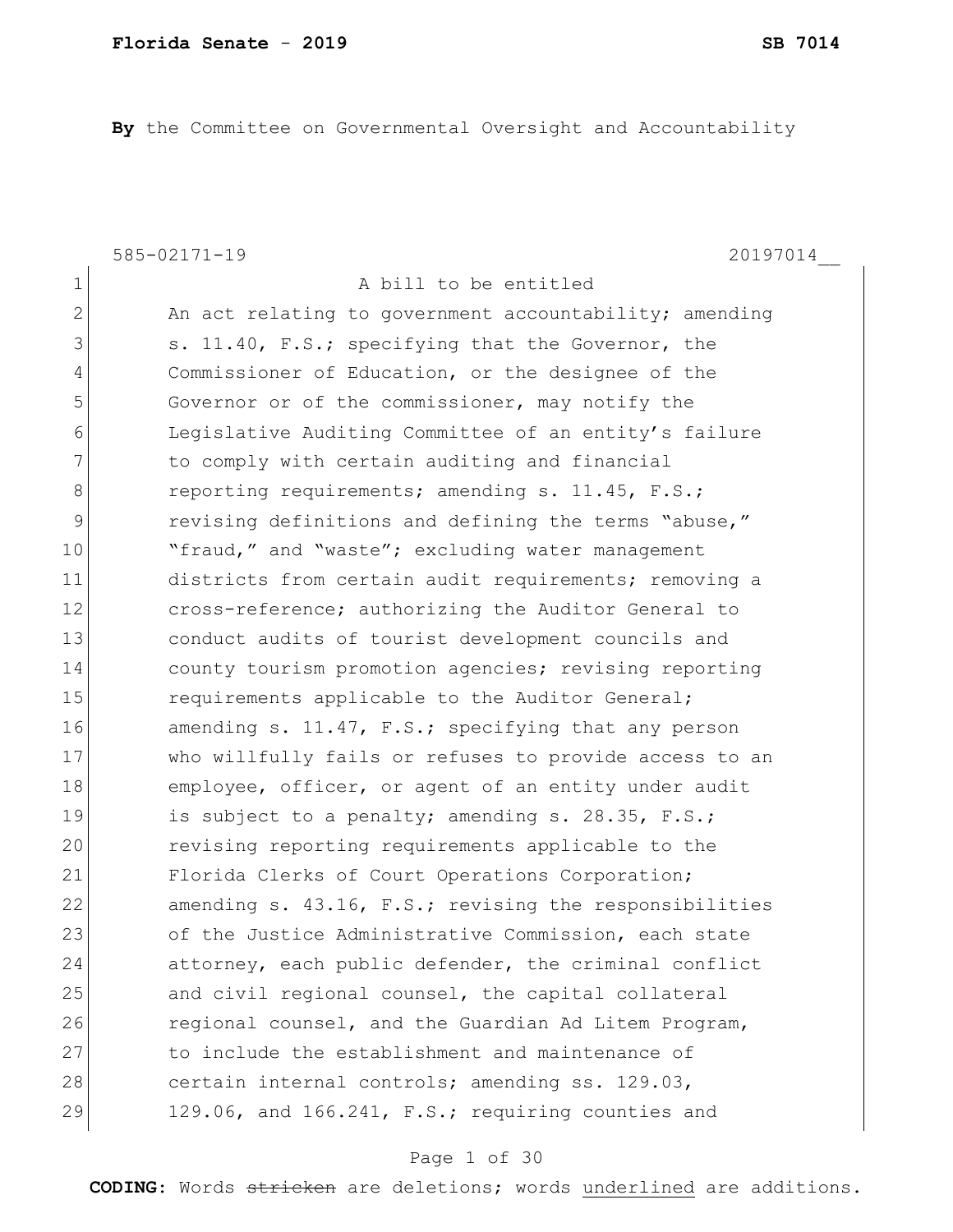| 30 | municipalities to maintain certain budget documents on |
|----|--------------------------------------------------------|
| 31 | the entities' websites for a specified period;         |
| 32 | amending s. 215.86, F.S.; revising the purposes for    |
| 33 | which management systems and internal controls must be |
| 34 | established and maintained by each state agency and    |
| 35 | the judicial branch; amending s. 215.97, F.S.;         |
| 36 | revising certain audit threshold requirements;         |
| 37 | amending s. 215.985, F.S.; revising the requirements   |
| 38 | for a monthly financial statement provided by a water  |
| 39 | management district; amending s. 218.32, F.S.;         |
| 40 | authorizing the Department of Financial Services to    |
| 41 | request additional information from a local            |
| 42 | governmental entity in preparation of an annual        |
| 43 | report; requiring a local governmental entity to       |
| 44 | respond to such requests within a specified timeframe; |
| 45 | requiring the department to notify the Legislative     |
| 46 | Auditing Committee of noncompliance; amending s.       |
| 47 | 218.33, F.S.; requiring local governmental entities to |
| 48 | establish and maintain internal controls to achieve    |
| 49 | specified purposes; amending s. 218.391, F.S.;         |
| 50 | revising membership, and restrictions thereof, for an  |
| 51 | audit committee; requiring an auditor to include       |
| 52 | certain information in a management letter;            |
| 53 | prescribing requirements and procedures for selecting  |
| 54 | an auditor if certain conditions exist; amending s.    |
| 55 | 373.536, F.S.; deleting obsolete language; requiring   |
| 56 | water management districts to maintain certain budget  |
| 57 | documents on the districts' websites for specified     |
| 58 | periods; amending s. 1001.42, F.S.; authorizing        |

# Page 2 of 30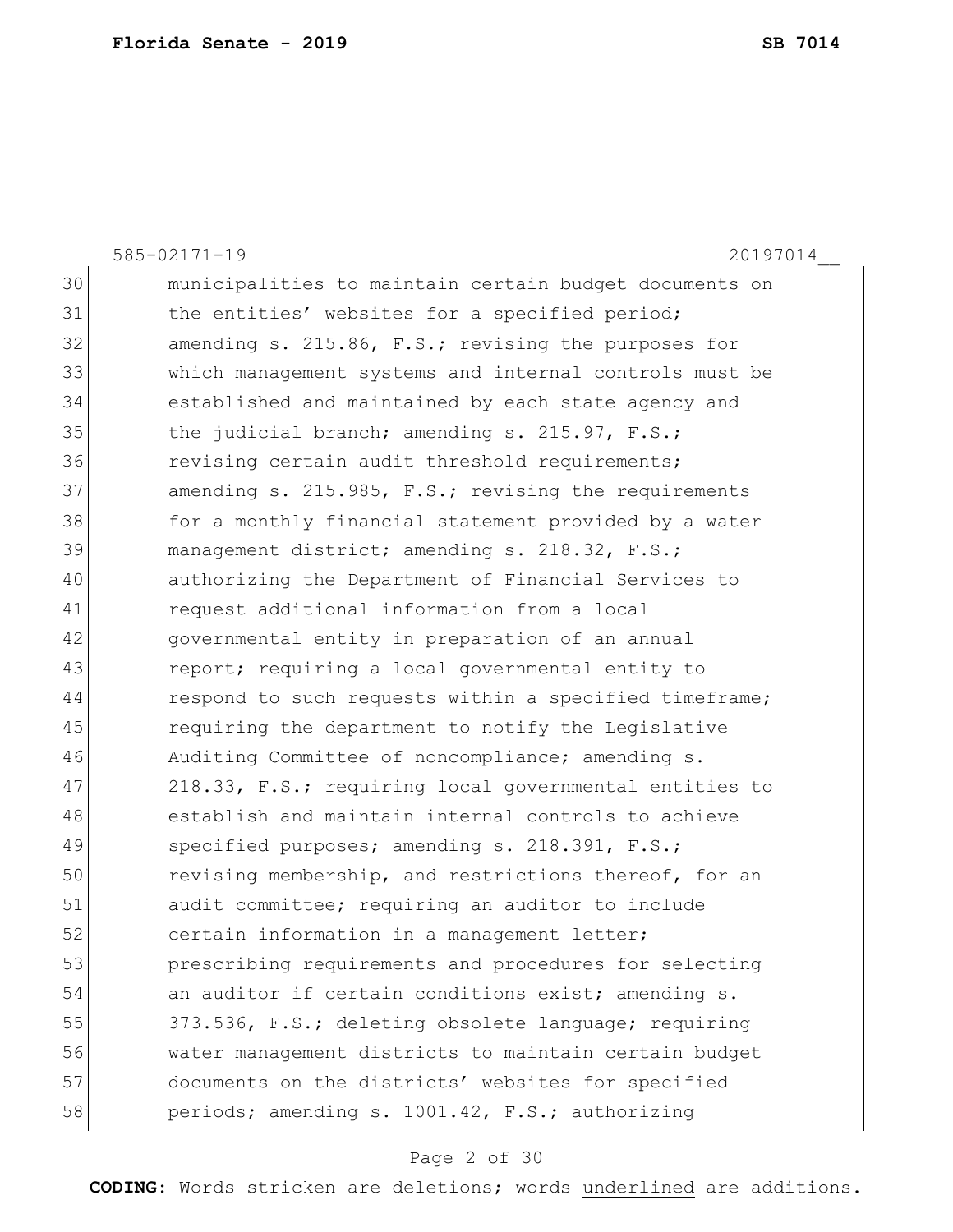585-02171-19 20197014\_\_ 59 additional internal audits as directed by the district 60 school board; amending s. 1002.33, F.S.; revising the 61 **responsibilities of the governing board of a charter** 62 school to include the establishment and maintenance of 63 internal controls; amending s. 1002.37, F.S.; 64 requiring completion of an annual financial audit of 65 the Florida Virtual School; specifying audit 66 **requirements;** requiring an audit report to be 67 Submitted to the board of trustees of the Florida 68 Virtual School and the Auditor General; deleting 69 obsolete provisions; amending s. 1010.01, F.S.; 70 requiring each school district, Florida College System 71 institution, and state university to establish and 72 maintain certain internal controls; creating ss. 73 1012.8551 and 1012.915, F.S.; specifying applicable 74 standards as to employee background screening and 75 investigations of Florida College System and State 76 University System personnel, respectively; amending s. 77 218.503, F.S.; conforming provisions and cross-78 references to changes made by the act; providing a 79 declaration of important state interest; providing an 80 effective date. 81 82 Be It Enacted by the Legislature of the State of Florida: 83 84 Section 1. Subsection (2) of section 11.40, Florida 85 Statutes, is amended to read: 86 11.40 Legislative Auditing Committee.-87 (2) Following notification by the Auditor General, the

## Page 3 of 30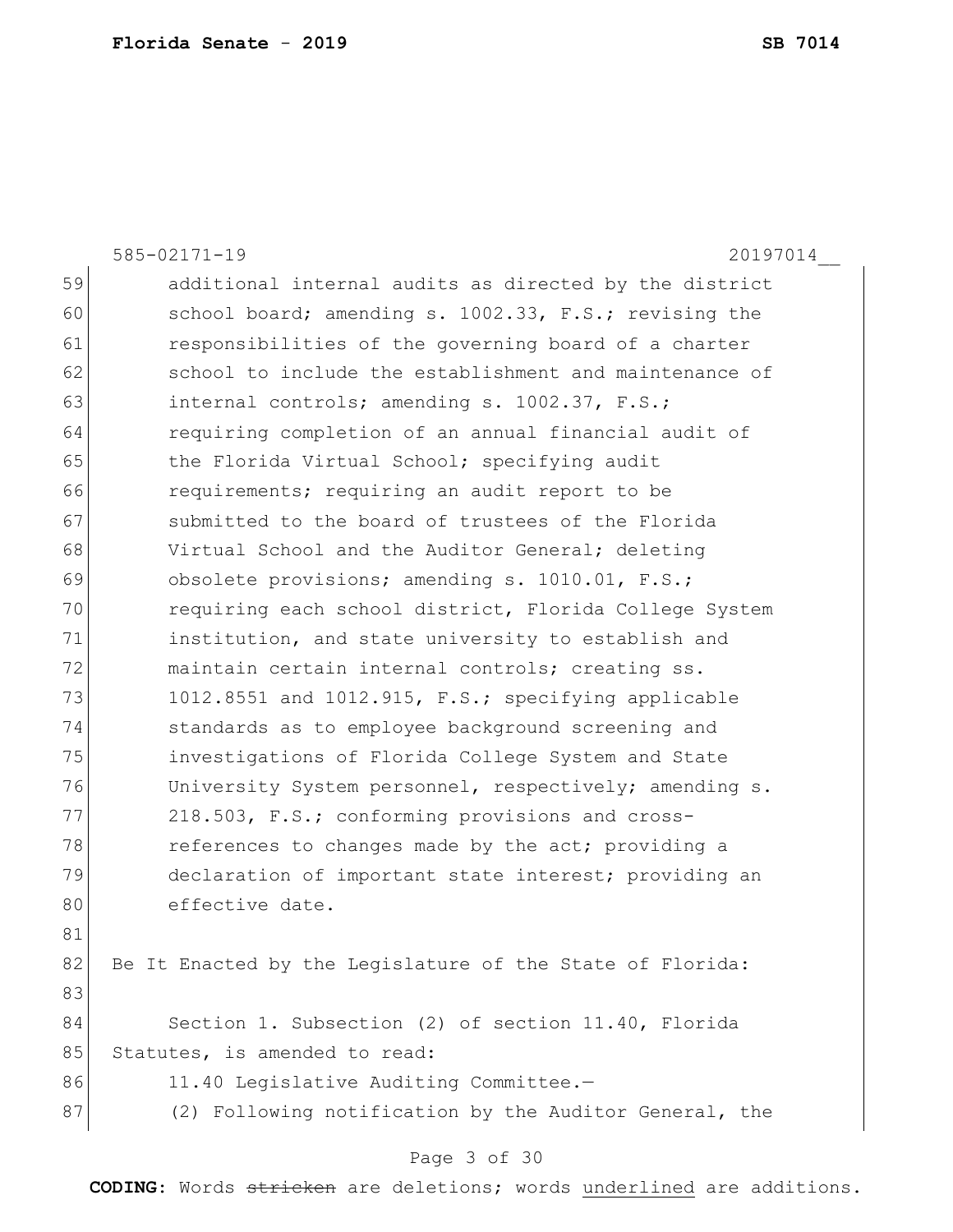585-02171-19 20197014\_\_ 88 Department of Financial Services,  $\Theta$ r the Division of Bond 89 Finance of the State Board of Administration, the Governor or 90 his or her designee, or the Commissioner of Education or his or 91 her designee of the failure of a local governmental entity, 92 district school board, charter school, or charter technical 93 career center to comply with the applicable provisions within s. 94 11.45(5)-(7), s. 218.32(1), s. 218.38, or s. 218.503(3), the 95 Legislative Auditing Committee may schedule a hearing to 96 determine if the entity should be subject to further state 97 action. If the committee determines that the entity should be 98 subject to further state action, the committee shall: 99 (a) In the case of a local governmental entity or district 100 school board, direct the Department of Revenue and the

101 Department of Financial Services to withhold any funds not 102 pledged for bond debt service satisfaction which are payable to 103 such entity until the entity complies with the law. The 104 committee shall specify the date that such action must shall 105 begin, and the directive must be received by the Department of 106 Revenue and the Department of Financial Services 30 days before 107 the date of the distribution mandated by law. The Department of 108 Revenue and the Department of Financial Services may implement 109 the provisions of this paragraph.

110 (b) In the case of a special district created by:

111 1. A special act, notify the President of the Senate, the 112 Speaker of the House of Representatives, the standing committees 113 of the Senate and the House of Representatives charged with 114 special district oversight as determined by the presiding 115 officers of each respective chamber, the legislators who 116 represent a portion of the geographical jurisdiction of the

## Page 4 of 30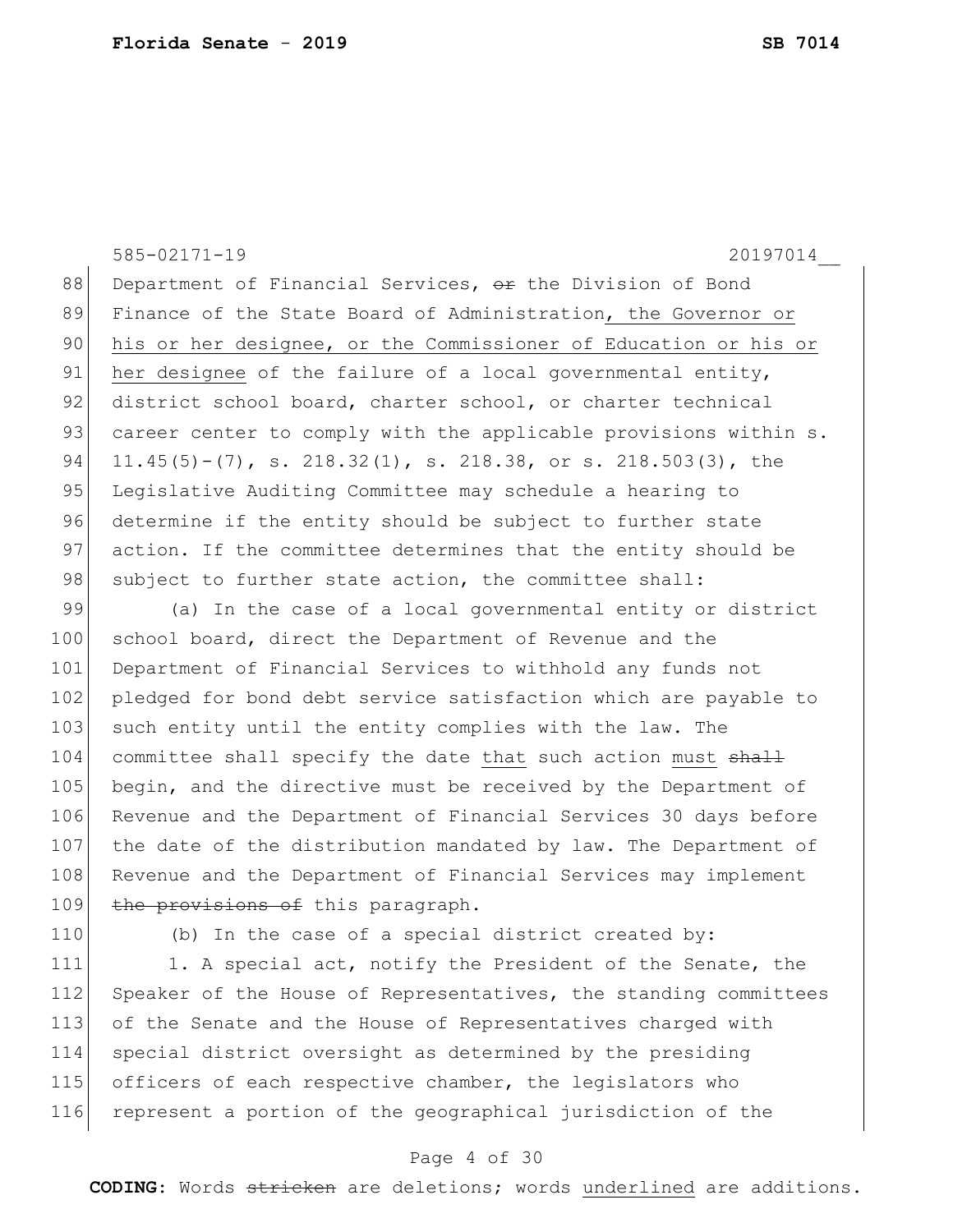585-02171-19 20197014\_\_ 117 special district, and the Department of Economic Opportunity 118 that the special district has failed to comply with the law. 119 Upon receipt of notification, the Department of Economic 120 Opportunity shall proceed pursuant to s. 189.062 or s. 189.067. 121 If the special district remains in noncompliance after the 122 process set forth in s. 189.0651, or if a public hearing is not 123 held, the Legislative Auditing Committee may request the 124 department to proceed pursuant to s. 189.067(3). 125 2. A local ordinance, notify the chair or equivalent of the 126 local general-purpose government pursuant to s. 189.0652 and the 127 Department of Economic Opportunity that the special district has 128 failed to comply with the law. Upon receipt of notification, the 129 department shall proceed pursuant to s. 189.062 or s. 189.067. 130 If the special district remains in noncompliance after the 131 process set forth in s. 189.0652, or if a public hearing is not 132 held, the Legislative Auditing Committee may request the 133 department to proceed pursuant to s. 189.067(3). 134 3. Any manner other than a special act or local ordinance, 135 notify the Department of Economic Opportunity that the special 136 district has failed to comply with the law. Upon receipt of 137 notification, the department shall proceed pursuant to s. 138 189.062 or s. 189.067(3). 139 (c) In the case of a charter school or charter technical 140 career center, notify the appropriate sponsoring entity, which 141 may terminate the charter pursuant to ss. 1002.33 and 1002.34. 142 Section 2. Subsection (1), paragraph (j) of subsection (2), 143 paragraph (u) of subsection (3), and paragraph (i) of subsection

144 (7) of section 11.45, Florida Statutes, are amended, and 145 paragraph  $(x)$  is added to subsection  $(3)$  of that section, to

## Page 5 of 30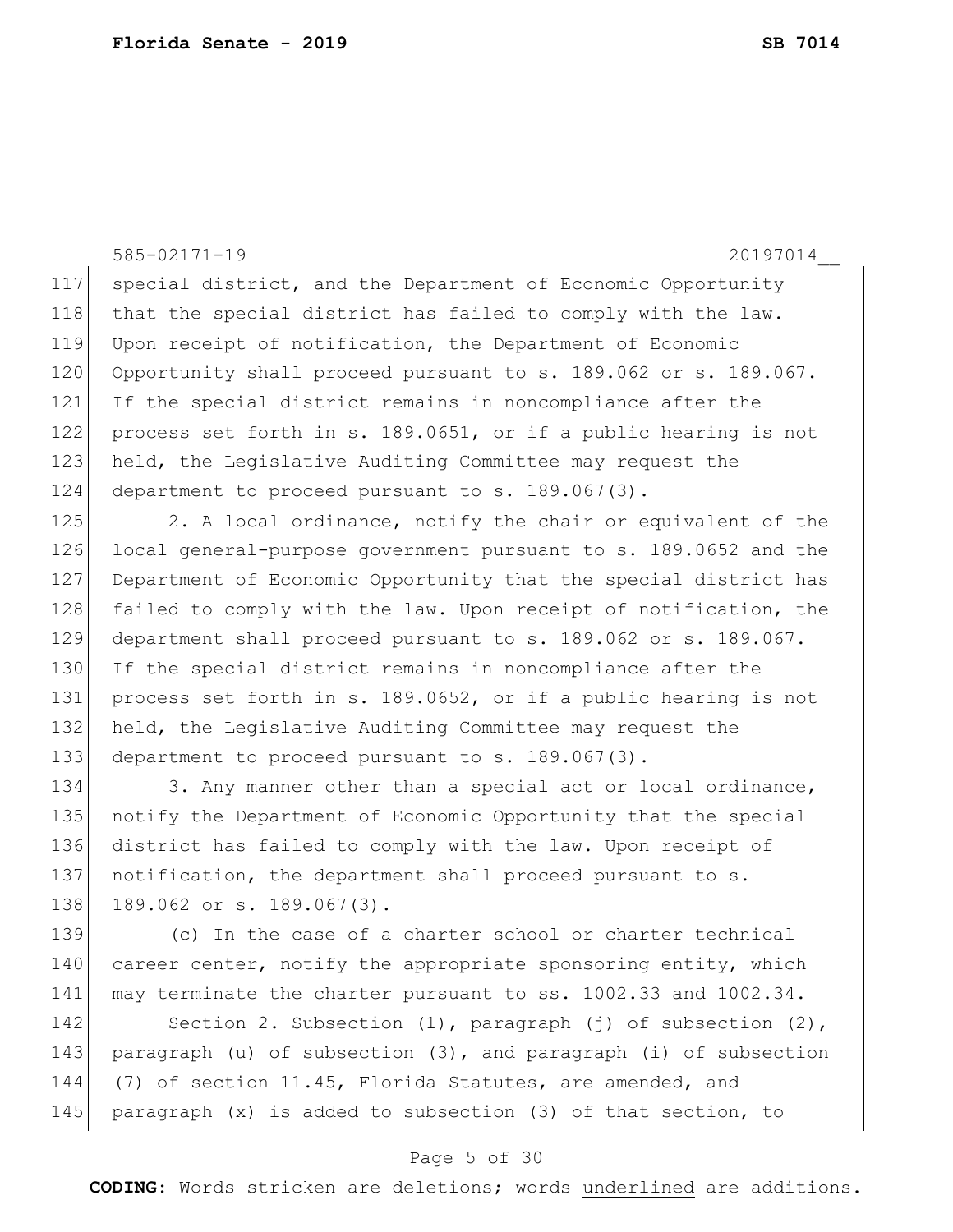|     | $585 - 02171 - 19$<br>20197014                                             |
|-----|----------------------------------------------------------------------------|
| 146 | read:                                                                      |
| 147 | 11.45 Definitions; duties; authorities; reports; rules.-                   |
| 148 | (1) DEFINITIONS. - As used in ss. 11.40-11.51, the term:                   |
| 149 | (a) "Abuse" means behavior that is deficient or improper                   |
| 150 | when compared with behavior that a prudent person would consider           |
| 151 | a reasonable and necessary operational practice given the facts            |
| 152 | and circumstances. The term includes the misuse of authority or            |
| 153 | position for personal gain.                                                |
| 154 | (b) $\overline{a}$ "Audit" means a financial audit, operational audit,     |
| 155 | or performance audit.                                                      |
| 156 | (c) $(b)$ "County agency" means a board of county                          |
| 157 | commissioners or other legislative and governing body of a                 |
| 158 | county, however styled, including that of a consolidated or                |
| 159 | metropolitan government, a clerk of the circuit court, a                   |
| 160 | separate or ex officio clerk of the county court, a sheriff, a             |
| 161 | property appraiser, a tax collector, a supervisor of elections,            |
| 162 | or any other officer in whom any portion of the fiscal duties of           |
| 163 | a body or officer expressly stated in this paragraph are the               |
| 164 | above are under law separately placed by law.                              |
| 165 | (d) $\left\{e\right\}$ "Financial audit" means an examination of financial |
| 166 | statements in order to express an opinion on the fairness with             |
| 167 | which they are presented in conformity with generally accepted             |
| 168 | accounting principles and an examination to determine whether              |
| 169 | operations are properly conducted in accordance with legal and             |
| 170 | regulatory requirements. Financial audits must be conducted in             |
| 171 | accordance with auditing standards generally accepted in the               |
| 172 | United States and government auditing standards as adopted by              |
| 173 | the Board of Accountancy. When applicable, the scope of                    |
| 174 | financial audits must shall encompass the additional activities            |

# Page 6 of 30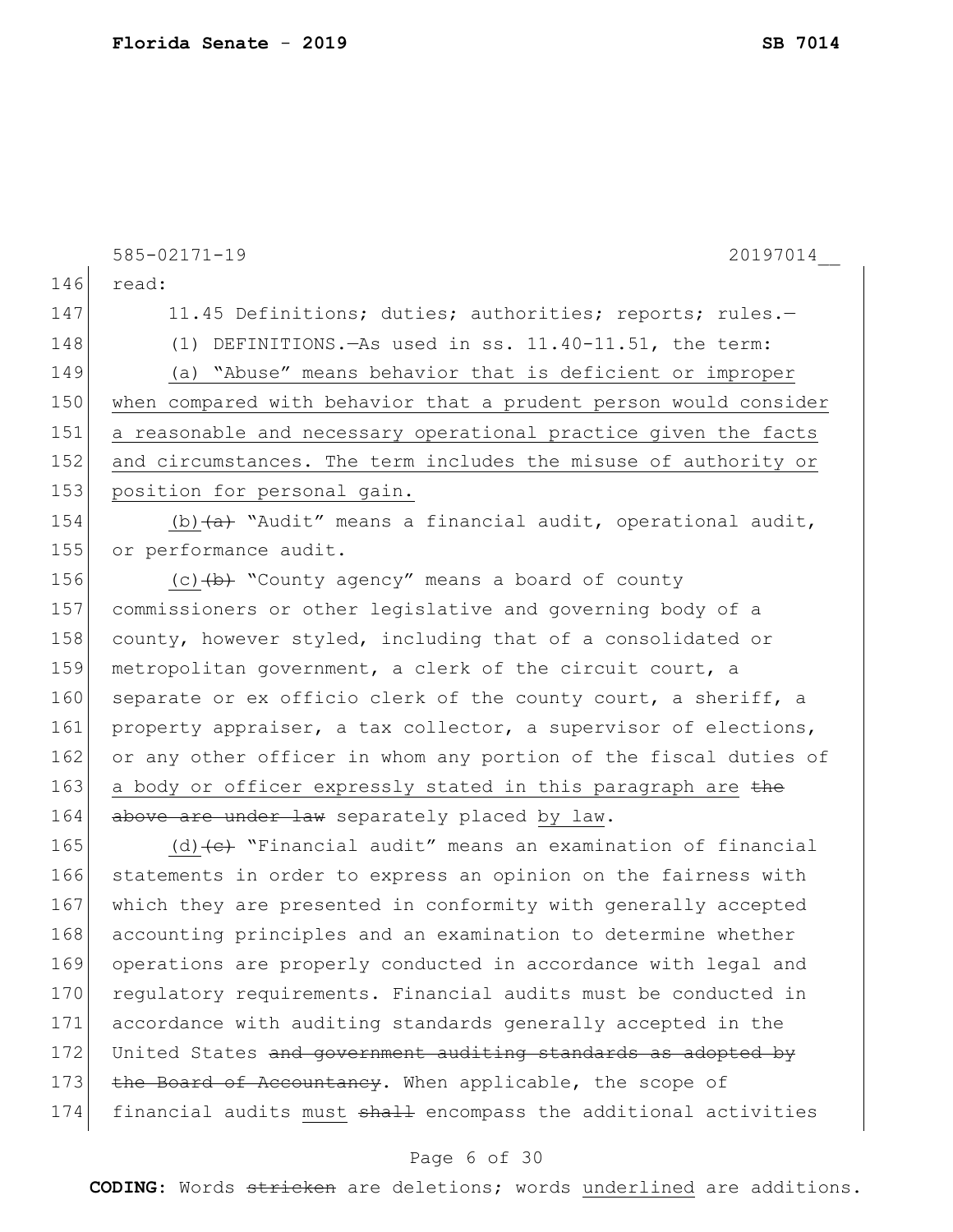```
175 necessary to establish compliance with the Single Audit Act
176 Amendments of 1996, 31 U.S.C. ss. 7501-7507, and other 
177 applicable federal law.
178 (e) "Fraud" means obtaining something of value through
179 willful misrepresentation, including, but not limited to, 
180 intentional misstatements or intentional omissions of amounts or
181 disclosures in financial statements to deceive users of
182 financial statements, theft of an entity's assets, bribery, or
183 the use of one's position for personal enrichment through the
184 deliberate misuse or misapplication of an organization's 
185 resources.
186 (f) (d) "Governmental entity" means a state agency, a county
187 agency, or any other entity, however styled, that independently
188 exercises any type of state or local governmental function.
189 (q) (e) "Local governmental entity" means a county agency,
190 municipality, tourist development council, county tourism
191 promotion agency, or special district as defined in s. 189.012.
192 The term, but does not include any housing authority established
193 under chapter 421.
194 (h) (f) "Management letter" means a statement of the
195 auditor's comments and recommendations.
196 (i) (g) "Operational audit" means an audit whose purpose is
197 to evaluate management's performance in establishing and
198 maintaining internal controls, including controls designed to
199 prevent and detect fraud, waste, and abuse, and in administering
200 assigned responsibilities in accordance with applicable laws,
201 administrative rules, contracts, grant agreements, and other
202 | guidelines. Operational audits must be conducted in accordance
203 with government auditing standards. Such audits examine internal
```
585-02171-19 20197014\_\_

### Page 7 of 30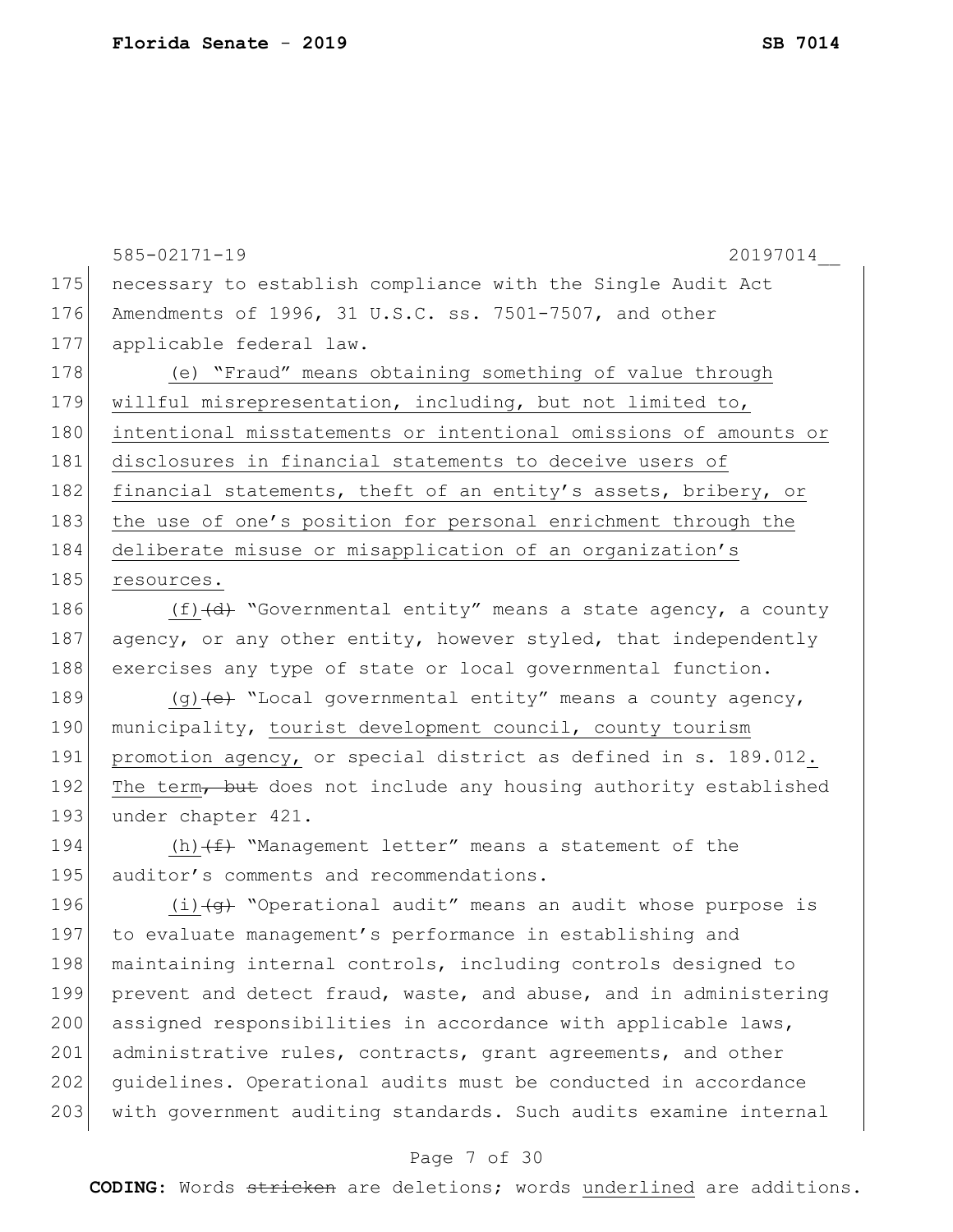|     | $585 - 02171 - 19$<br>20197014                                                  |
|-----|---------------------------------------------------------------------------------|
| 204 | controls that are designed and placed in operation to promote                   |
| 205 | and encourage the achievement of management's control objectives                |
| 206 | in the categories of compliance, economic and efficient                         |
| 207 | operations, reliability of financial records and reports, and                   |
| 208 | safequarding of assets, and identify weaknesses in those                        |
| 209 | internal controls.                                                              |
|     |                                                                                 |
| 210 | $(j)$ $(h)$ "Performance audit" means an examination of a                       |
| 211 | program, activity, or function of a governmental entity,                        |
| 212 | conducted in accordance with applicable government auditing                     |
| 213 | standards or auditing and evaluation standards of other                         |
| 214 | appropriate authoritative bodies. The term includes an                          |
| 215 | examination of issues related to:                                               |
| 216 | 1. Economy, efficiency, or effectiveness of the program.                        |
| 217 | 2. Structure or design of the program to accomplish its                         |
| 218 | goals and objectives.                                                           |
| 219 | 3. Adequacy of the program to meet the needs identified by                      |
| 220 | the Legislature or governing body.                                              |
| 221 | 4. Alternative methods of providing program services or                         |
| 222 | products.                                                                       |
| 223 | 5. Goals, objectives, and performance measures used by the                      |
| 224 | agency to monitor and report program accomplishments.                           |
| 225 | 6. The accuracy or adequacy of public documents, reports,                       |
| 226 | or requests prepared under the program by state agencies.                       |
| 227 | 7. Compliance of the program with appropriate policies,                         |
| 228 | rules, or laws.                                                                 |
| 229 | 8. Any other issues related to governmental entities as                         |
| 230 | directed by the Legislative Auditing Committee.                                 |
| 231 | (k) $\overleftrightarrow{a}$ "Political subdivision" means a separate agency or |
| 232 | unit of local government created or established by law and                      |
|     | Page 8 of 30                                                                    |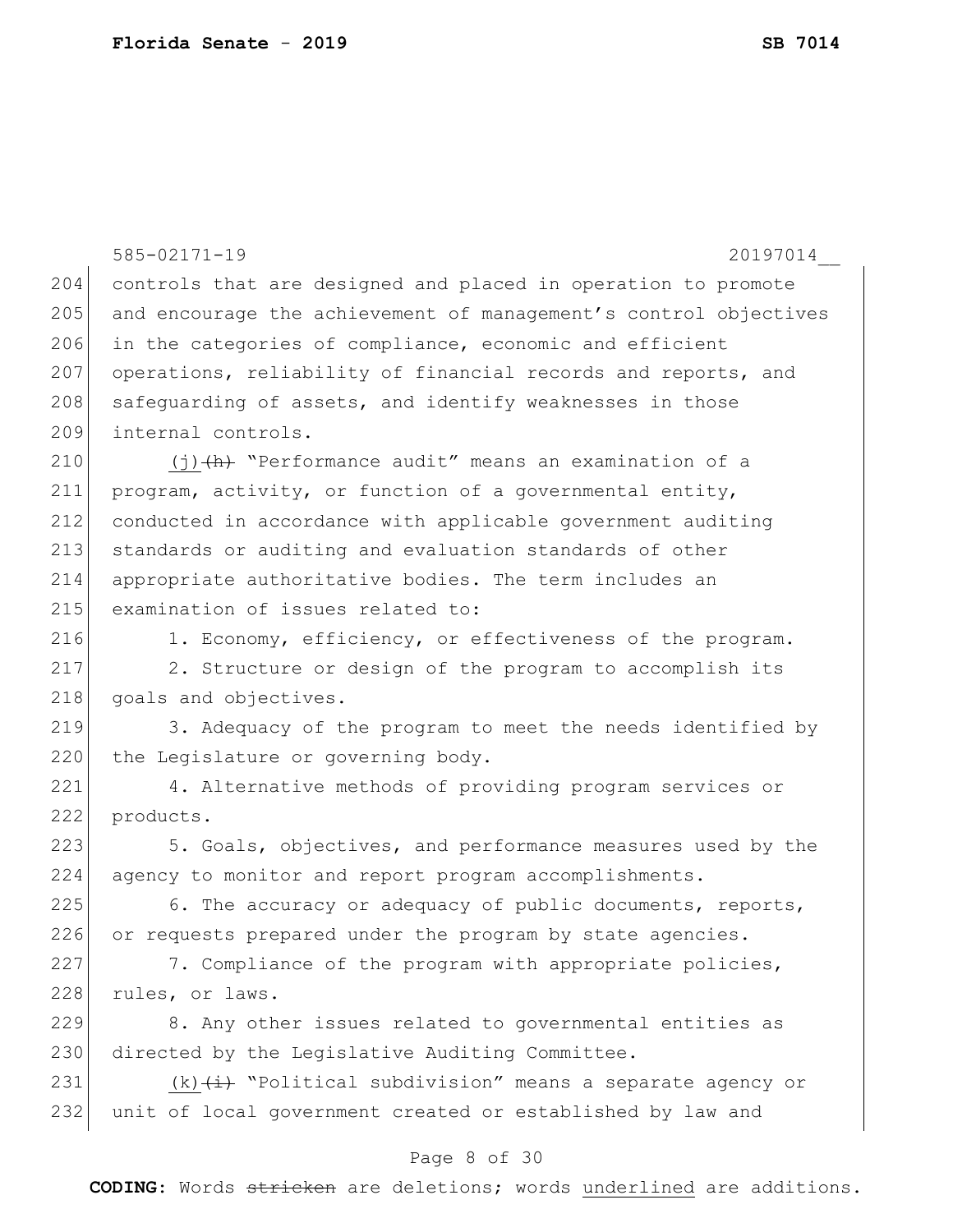|     | 585-02171-19<br>20197014                                         |
|-----|------------------------------------------------------------------|
| 233 | includes, but is not limited to, the following and the officers  |
| 234 | thereof: authority, board, branch, bureau, city, commission,     |
| 235 | consolidated government, county, department, district,           |
| 236 | institution, metropolitan government, municipality, office,      |
| 237 | officer, public corporation, town, or village.                   |
| 238 | $(1)$ $(+)$ "State agency" means a separate agency or unit of    |
| 239 | state government created or established by law and includes, but |
| 240 | is not limited to, the following and the officers thereof:       |
| 241 | authority, board, branch, bureau, commission, department,        |
| 242 | division, institution, office, officer, or public corporation,   |
| 243 | as the case may be, except any such agency or unit within the    |
| 244 | legislative branch of state government other than the Florida    |
| 245 | Public Service Commission.                                       |
| 246 | (m) "Waste" means the act of using or expending resources        |
| 247 | unreasonably, carelessly, extravagantly, or for no useful        |
| 248 | purpose.                                                         |
| 249 | (2) DUTIES. - The Auditor General shall:                         |
| 250 | (j) Conduct audits of local governmental entities when           |
| 251 | determined to be necessary by the Auditor General, when directed |
| 252 | by the Legislative Auditing Committee, or when otherwise         |
| 253 | required by law. No later than 18 months after the release of    |
| 254 | the audit report, the Auditor General shall perform such         |
| 255 | appropriate followup procedures as he or she deems necessary to  |
| 256 | determine the audited entity's progress in addressing the        |
| 257 | findings and recommendations contained within the Auditor        |
| 258 | General's previous report. The Auditor General shall notify each |
| 259 | member of the audited entity's governing body and the            |
| 260 | Legislative Auditing Committee of the results of his or her      |
| 261 | determination. For purposes of this paragraph, local             |

# Page 9 of 30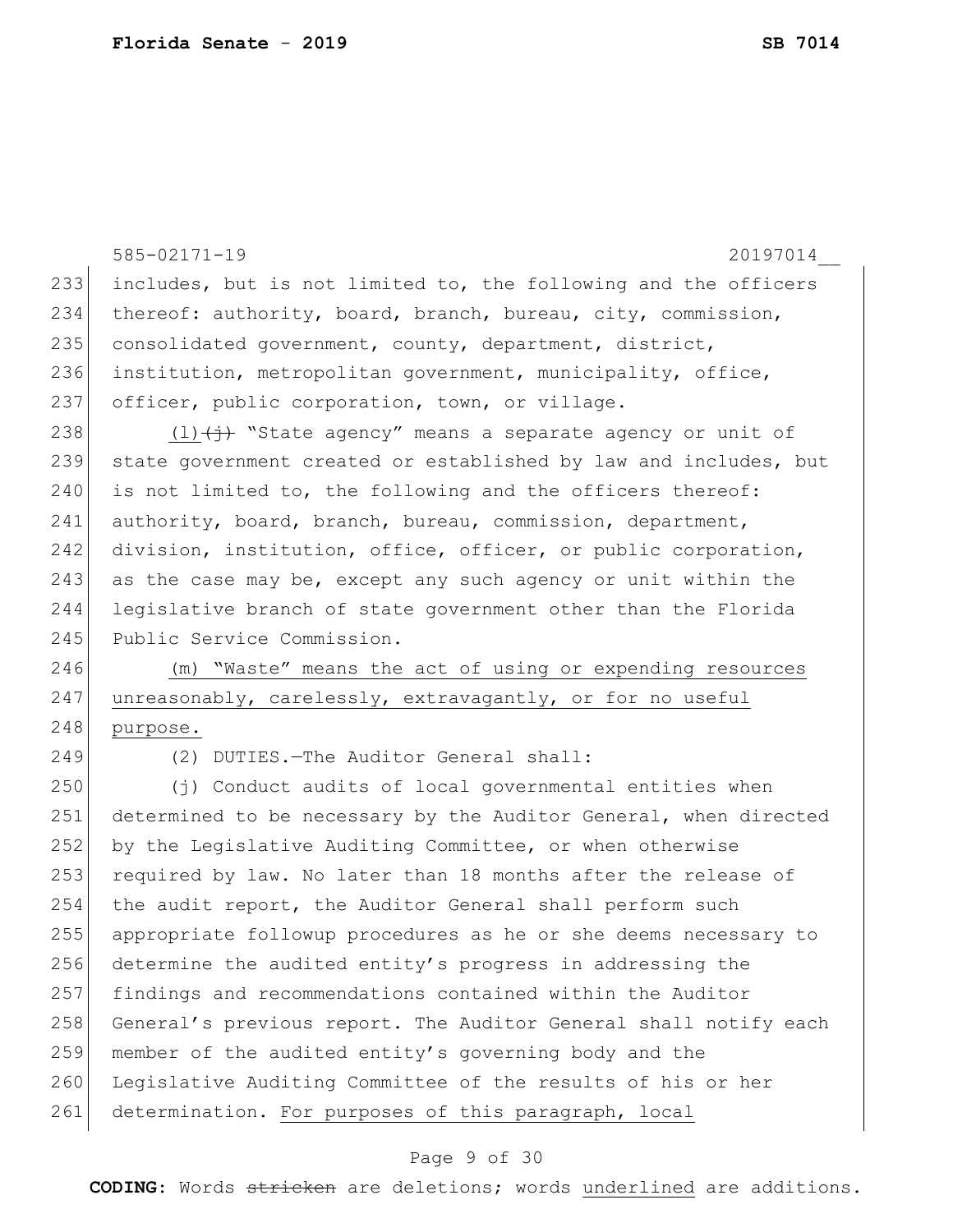| 262<br>governmental entities do not include water management districts.<br>263<br>264<br>The Auditor General shall perform his or her duties<br>265<br>independently but under the general policies established by the<br>266<br>Legislative Auditing Committee. This subsection does not limit<br>267<br>the Auditor General's discretionary authority to conduct other<br>268<br>audits or engagements of governmental entities as authorized in<br>269<br>subsection (3).<br>270<br>(3) AUTHORITY FOR AUDITS AND OTHER ENGAGEMENTS. - The Auditor<br>271<br>General may, pursuant to his or her own authority, or at the<br>272<br>direction of the Legislative Auditing Committee, conduct audits<br>273<br>or other engagements as determined appropriate by the Auditor<br>274<br>General of:<br>275<br>(u) The Florida Virtual School pursuant to s. 1002.37.<br>276<br>(x) Tourist development councils and county tourism<br>277<br>promotion agencies.<br>278<br>(7) AUDITOR GENERAL REPORTING REQUIREMENTS.-<br>279<br>(i) The Auditor General shall annually transmit by July 15,<br>280<br>to the President of the Senate, the Speaker of the House of<br>281<br>Representatives, and the Department of Financial Services, a<br>282<br>list of all school districts, charter schools, charter technical<br>283<br>career centers, Florida College System institutions, state<br>284<br>universities, and local governmental entities water management<br>285<br>districts that have failed to comply with the transparency<br>286<br>requirements as identified in the audit reports reviewed<br>287<br>pursuant to paragraph (b) and those conducted pursuant to<br>288<br>subsection (2).<br>289<br>Section 3. Subsection (3) of section 11.47, Florida |     | 585-02171-19<br>20197014      |
|-------------------------------------------------------------------------------------------------------------------------------------------------------------------------------------------------------------------------------------------------------------------------------------------------------------------------------------------------------------------------------------------------------------------------------------------------------------------------------------------------------------------------------------------------------------------------------------------------------------------------------------------------------------------------------------------------------------------------------------------------------------------------------------------------------------------------------------------------------------------------------------------------------------------------------------------------------------------------------------------------------------------------------------------------------------------------------------------------------------------------------------------------------------------------------------------------------------------------------------------------------------------------------------------------------------------------------------------------------------------------------------------------------------------------------------------------------------------------------------------------------------------------------------------------------------------------------------------------------------------------------------------------------------------------------------------------------------------------------------------------------------------------|-----|-------------------------------|
|                                                                                                                                                                                                                                                                                                                                                                                                                                                                                                                                                                                                                                                                                                                                                                                                                                                                                                                                                                                                                                                                                                                                                                                                                                                                                                                                                                                                                                                                                                                                                                                                                                                                                                                                                                         |     |                               |
|                                                                                                                                                                                                                                                                                                                                                                                                                                                                                                                                                                                                                                                                                                                                                                                                                                                                                                                                                                                                                                                                                                                                                                                                                                                                                                                                                                                                                                                                                                                                                                                                                                                                                                                                                                         |     |                               |
|                                                                                                                                                                                                                                                                                                                                                                                                                                                                                                                                                                                                                                                                                                                                                                                                                                                                                                                                                                                                                                                                                                                                                                                                                                                                                                                                                                                                                                                                                                                                                                                                                                                                                                                                                                         |     |                               |
|                                                                                                                                                                                                                                                                                                                                                                                                                                                                                                                                                                                                                                                                                                                                                                                                                                                                                                                                                                                                                                                                                                                                                                                                                                                                                                                                                                                                                                                                                                                                                                                                                                                                                                                                                                         |     |                               |
|                                                                                                                                                                                                                                                                                                                                                                                                                                                                                                                                                                                                                                                                                                                                                                                                                                                                                                                                                                                                                                                                                                                                                                                                                                                                                                                                                                                                                                                                                                                                                                                                                                                                                                                                                                         |     |                               |
|                                                                                                                                                                                                                                                                                                                                                                                                                                                                                                                                                                                                                                                                                                                                                                                                                                                                                                                                                                                                                                                                                                                                                                                                                                                                                                                                                                                                                                                                                                                                                                                                                                                                                                                                                                         |     |                               |
|                                                                                                                                                                                                                                                                                                                                                                                                                                                                                                                                                                                                                                                                                                                                                                                                                                                                                                                                                                                                                                                                                                                                                                                                                                                                                                                                                                                                                                                                                                                                                                                                                                                                                                                                                                         |     |                               |
|                                                                                                                                                                                                                                                                                                                                                                                                                                                                                                                                                                                                                                                                                                                                                                                                                                                                                                                                                                                                                                                                                                                                                                                                                                                                                                                                                                                                                                                                                                                                                                                                                                                                                                                                                                         |     |                               |
|                                                                                                                                                                                                                                                                                                                                                                                                                                                                                                                                                                                                                                                                                                                                                                                                                                                                                                                                                                                                                                                                                                                                                                                                                                                                                                                                                                                                                                                                                                                                                                                                                                                                                                                                                                         |     |                               |
|                                                                                                                                                                                                                                                                                                                                                                                                                                                                                                                                                                                                                                                                                                                                                                                                                                                                                                                                                                                                                                                                                                                                                                                                                                                                                                                                                                                                                                                                                                                                                                                                                                                                                                                                                                         |     |                               |
|                                                                                                                                                                                                                                                                                                                                                                                                                                                                                                                                                                                                                                                                                                                                                                                                                                                                                                                                                                                                                                                                                                                                                                                                                                                                                                                                                                                                                                                                                                                                                                                                                                                                                                                                                                         |     |                               |
|                                                                                                                                                                                                                                                                                                                                                                                                                                                                                                                                                                                                                                                                                                                                                                                                                                                                                                                                                                                                                                                                                                                                                                                                                                                                                                                                                                                                                                                                                                                                                                                                                                                                                                                                                                         |     |                               |
|                                                                                                                                                                                                                                                                                                                                                                                                                                                                                                                                                                                                                                                                                                                                                                                                                                                                                                                                                                                                                                                                                                                                                                                                                                                                                                                                                                                                                                                                                                                                                                                                                                                                                                                                                                         |     |                               |
|                                                                                                                                                                                                                                                                                                                                                                                                                                                                                                                                                                                                                                                                                                                                                                                                                                                                                                                                                                                                                                                                                                                                                                                                                                                                                                                                                                                                                                                                                                                                                                                                                                                                                                                                                                         |     |                               |
|                                                                                                                                                                                                                                                                                                                                                                                                                                                                                                                                                                                                                                                                                                                                                                                                                                                                                                                                                                                                                                                                                                                                                                                                                                                                                                                                                                                                                                                                                                                                                                                                                                                                                                                                                                         |     |                               |
|                                                                                                                                                                                                                                                                                                                                                                                                                                                                                                                                                                                                                                                                                                                                                                                                                                                                                                                                                                                                                                                                                                                                                                                                                                                                                                                                                                                                                                                                                                                                                                                                                                                                                                                                                                         |     |                               |
|                                                                                                                                                                                                                                                                                                                                                                                                                                                                                                                                                                                                                                                                                                                                                                                                                                                                                                                                                                                                                                                                                                                                                                                                                                                                                                                                                                                                                                                                                                                                                                                                                                                                                                                                                                         |     |                               |
|                                                                                                                                                                                                                                                                                                                                                                                                                                                                                                                                                                                                                                                                                                                                                                                                                                                                                                                                                                                                                                                                                                                                                                                                                                                                                                                                                                                                                                                                                                                                                                                                                                                                                                                                                                         |     |                               |
|                                                                                                                                                                                                                                                                                                                                                                                                                                                                                                                                                                                                                                                                                                                                                                                                                                                                                                                                                                                                                                                                                                                                                                                                                                                                                                                                                                                                                                                                                                                                                                                                                                                                                                                                                                         |     |                               |
|                                                                                                                                                                                                                                                                                                                                                                                                                                                                                                                                                                                                                                                                                                                                                                                                                                                                                                                                                                                                                                                                                                                                                                                                                                                                                                                                                                                                                                                                                                                                                                                                                                                                                                                                                                         |     |                               |
|                                                                                                                                                                                                                                                                                                                                                                                                                                                                                                                                                                                                                                                                                                                                                                                                                                                                                                                                                                                                                                                                                                                                                                                                                                                                                                                                                                                                                                                                                                                                                                                                                                                                                                                                                                         |     |                               |
|                                                                                                                                                                                                                                                                                                                                                                                                                                                                                                                                                                                                                                                                                                                                                                                                                                                                                                                                                                                                                                                                                                                                                                                                                                                                                                                                                                                                                                                                                                                                                                                                                                                                                                                                                                         |     |                               |
|                                                                                                                                                                                                                                                                                                                                                                                                                                                                                                                                                                                                                                                                                                                                                                                                                                                                                                                                                                                                                                                                                                                                                                                                                                                                                                                                                                                                                                                                                                                                                                                                                                                                                                                                                                         |     |                               |
|                                                                                                                                                                                                                                                                                                                                                                                                                                                                                                                                                                                                                                                                                                                                                                                                                                                                                                                                                                                                                                                                                                                                                                                                                                                                                                                                                                                                                                                                                                                                                                                                                                                                                                                                                                         |     |                               |
|                                                                                                                                                                                                                                                                                                                                                                                                                                                                                                                                                                                                                                                                                                                                                                                                                                                                                                                                                                                                                                                                                                                                                                                                                                                                                                                                                                                                                                                                                                                                                                                                                                                                                                                                                                         |     |                               |
|                                                                                                                                                                                                                                                                                                                                                                                                                                                                                                                                                                                                                                                                                                                                                                                                                                                                                                                                                                                                                                                                                                                                                                                                                                                                                                                                                                                                                                                                                                                                                                                                                                                                                                                                                                         |     |                               |
|                                                                                                                                                                                                                                                                                                                                                                                                                                                                                                                                                                                                                                                                                                                                                                                                                                                                                                                                                                                                                                                                                                                                                                                                                                                                                                                                                                                                                                                                                                                                                                                                                                                                                                                                                                         |     |                               |
|                                                                                                                                                                                                                                                                                                                                                                                                                                                                                                                                                                                                                                                                                                                                                                                                                                                                                                                                                                                                                                                                                                                                                                                                                                                                                                                                                                                                                                                                                                                                                                                                                                                                                                                                                                         |     |                               |
|                                                                                                                                                                                                                                                                                                                                                                                                                                                                                                                                                                                                                                                                                                                                                                                                                                                                                                                                                                                                                                                                                                                                                                                                                                                                                                                                                                                                                                                                                                                                                                                                                                                                                                                                                                         | 290 | Statutes, is amended to read: |

# Page 10 of 30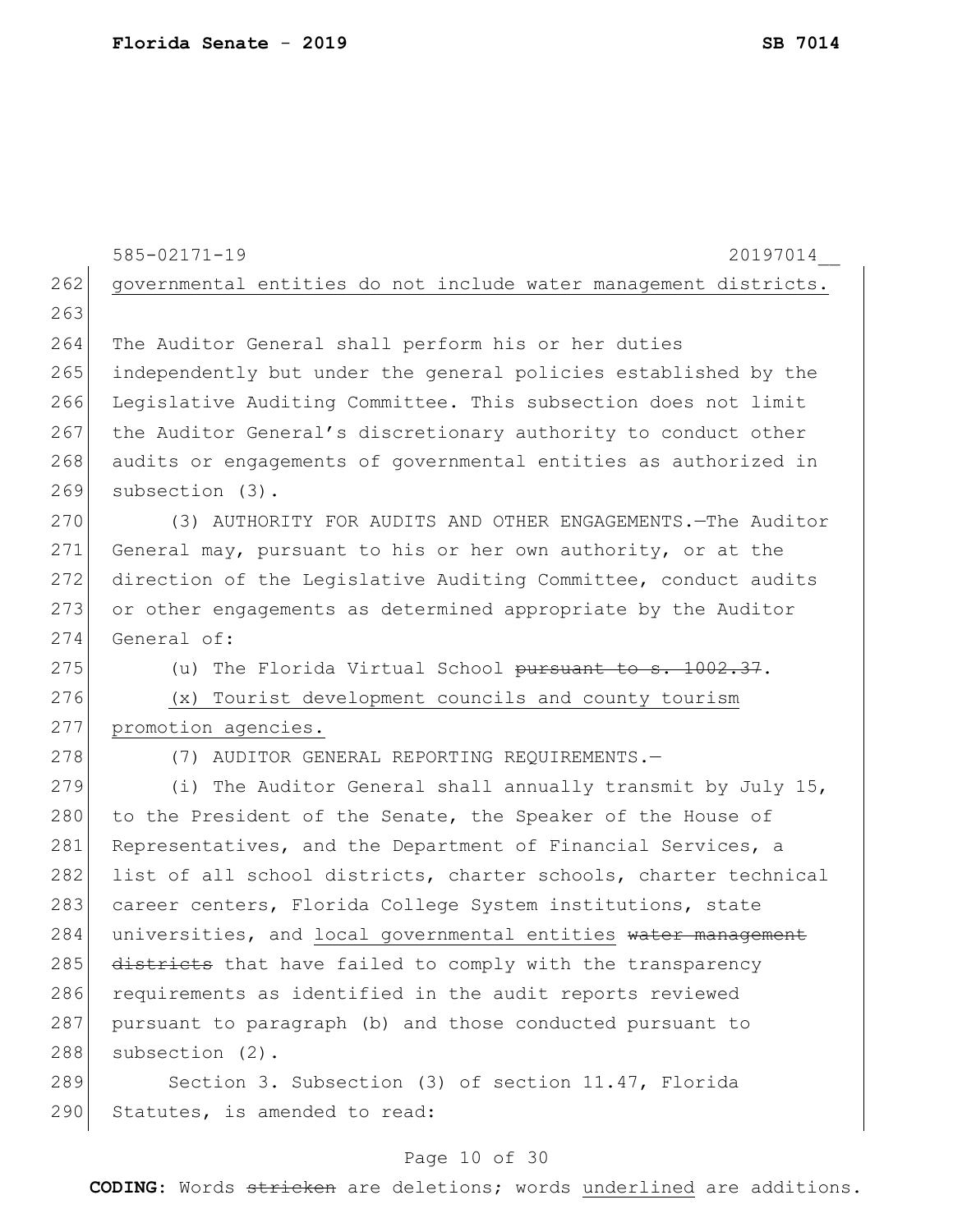```
585-02171-19 20197014__
291 11.47 Penalties; failure to make a proper audit or
292 examination; making a false report; failure to produce documents
293 or information.-
294 (3) Any person who willfully fails or refuses to provide 
295 access to an employee, officer, or agent of an entity subject to
296 an audit or to furnish or produce any book, record, paper,
297 document, data, or sufficient information necessary to a proper
298 audit or examination which the Auditor General or the Office of 
299 Program Policy Analysis and Government Accountability is by law 
300 authorized to perform commits shall be guilty of a misdemeanor
301 of the first degree, punishable as provided in s. 775.082 or s.
302 775.083.
303 Section 4. Paragraph (d) of subsection (2) of section 
304 28.35, Florida Statutes, is amended to read:
305 28.35 Florida Clerks of Court Operations Corporation.—
306 (2) The duties of the corporation shall include the 
307 following:
308 (d) Developing and certifying a uniform system of workload 
309 measures and applicable workload standards for court-related 
310 functions as developed by the corporation and clerk workload 
311 performance in meeting the workload performance standards. These 
312 workload measures and workload performance standards shall be 
313 designed to facilitate an objective determination of the 
314 performance of each clerk in accordance with minimum standards 
315 for fiscal management, operational efficiency, and effective 
316 collection of fines, fees, service charges, and court costs. The 
317 corporation shall develop the workload measures and workload 
318 performance standards in consultation with the Legislature. When 
319 the corporation finds a clerk has not met the workload
```
## Page 11 of 30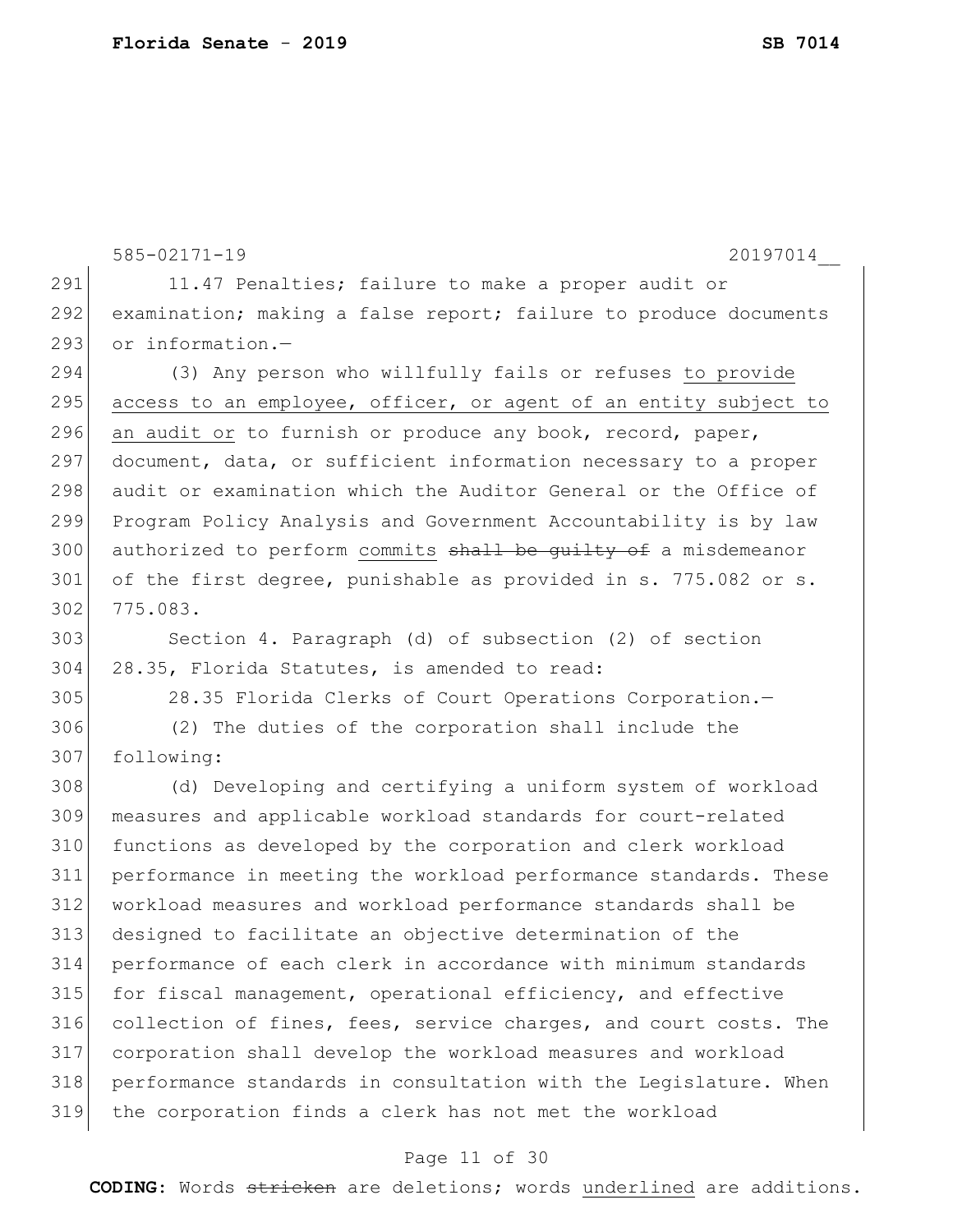585-02171-19 20197014\_\_ performance standards, the corporation shall identify the nature of each deficiency and any corrective action recommended and taken by the affected clerk of the court. For quarterly periods 323 ending on the last day of March, June, September, and December of each year, the corporation shall notify the Legislature of any clerk not meeting workload performance standards and provide a copy of any corrective action plans. Such notifications must be submitted no later than 45 days after the end of the 328 preceding quarterly period. As used in this subsection, the term: 1. "Workload measures" means the measurement of the activities and frequency of the work required for the clerk to adequately perform the court-related duties of the office as defined by the membership of the Florida Clerks of Court Operations Corporation. 2. "Workload performance standards" means the standards developed to measure the timeliness and effectiveness of the activities that are accomplished by the clerk in the performance of the court-related duties of the office as defined by the membership of the Florida Clerks of Court Operations 340 Corporation. Section 5. Present subsections (6) and (7) of section 342 43.16, Florida Statutes, are renumbered as subsections (7) and (8), respectively, and a new subsection (6) is added to that section, to read: 43.16 Justice Administrative Commission; membership, powers and duties.— 347 (6) The commission, each state attorney, each public defender, the criminal conflict and civil regional counsel, the

### Page 12 of 30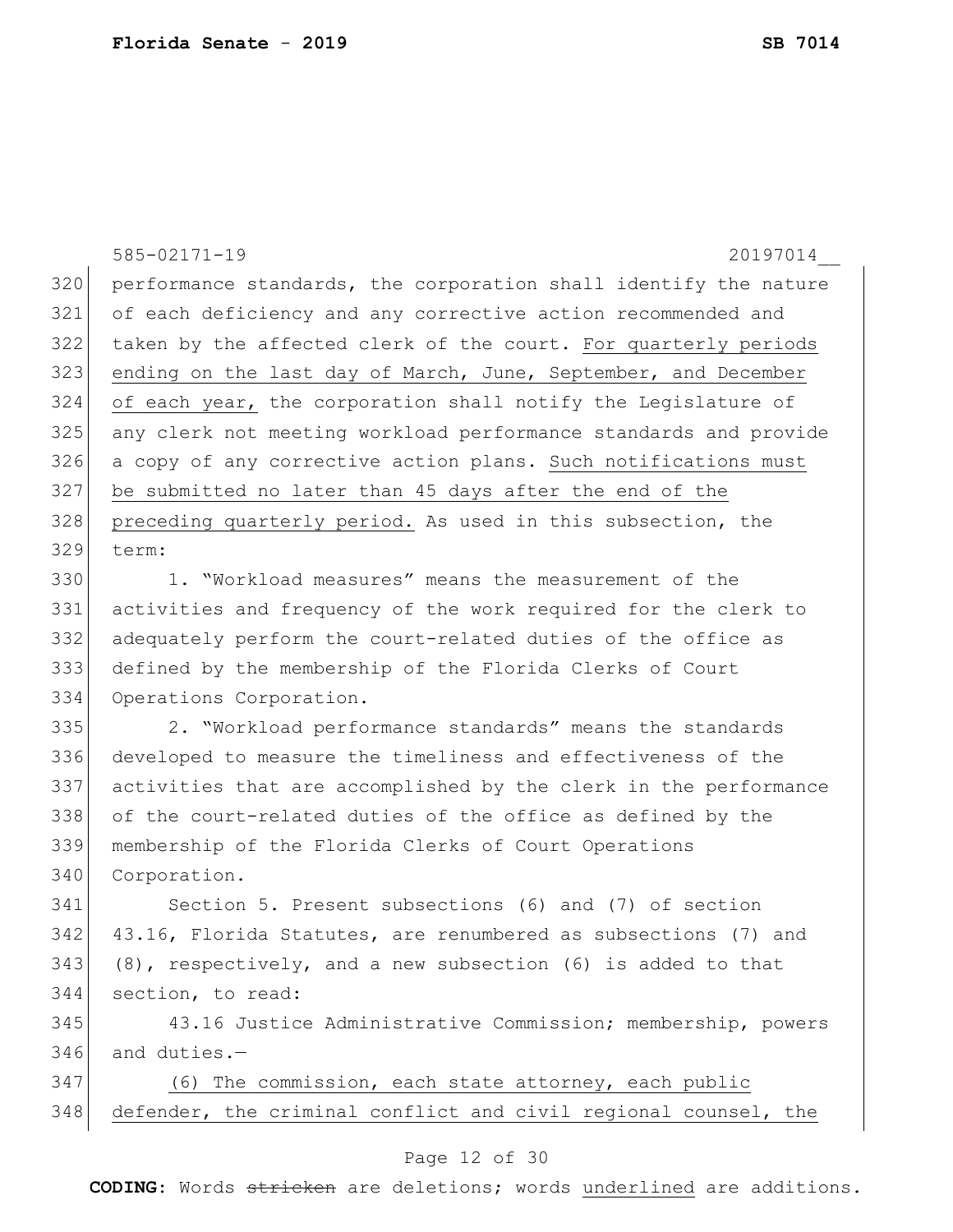|     | $585 - 02171 - 19$<br>20197014                                   |
|-----|------------------------------------------------------------------|
| 349 | capital collateral regional counsel, and the Guardian Ad Litem   |
| 350 | Program shall establish and maintain internal controls designed  |
| 351 | to:                                                              |
| 352 | (a) Prevent and detect fraud, waste, and abuse as defined        |
| 353 | in $s. 11.45(1)$ .                                               |
| 354 | (b) Promote and encourage compliance with applicable laws,       |
| 355 | rules, contracts, grant agreements, and best practices.          |
| 356 | (c) Support economical and efficient operations.                 |
| 357 | (d) Ensure reliability of financial records and reports.         |
| 358 | (e) Safeguard assets.                                            |
| 359 | Section 6. Paragraph (c) of subsection (3) of section            |
| 360 | 129.03, Florida Statutes, is amended to read:                    |
| 361 | 129.03 Preparation and adoption of budget.-                      |
| 362 | (3) The county budget officer, after tentatively                 |
| 363 | ascertaining the proposed fiscal policies of the board for the   |
| 364 | next fiscal year, shall prepare and present to the board a       |
| 365 | tentative budget for the next fiscal year for each of the funds  |
| 366 | provided in this chapter, including all estimated receipts,      |
| 367 | taxes to be levied, and balances expected to be brought forward  |
| 368 | and all estimated expenditures, reserves, and balances to be     |
| 369 | carried over at the end of the year.                             |
| 370 | (c) The board shall hold public hearings to adopt tentative      |
| 371 | and final budgets pursuant to s. 200.065. The hearings shall be  |
| 372 | primarily for the purpose of hearing requests and complaints     |
| 373 | from the public regarding the budgets and the proposed tax       |
| 374 | levies and for explaining the budget and any proposed or adopted |
| 375 | amendments. The tentative budget must be posted on the county's  |
| 376 | official website at least 2 days before the public hearing to    |
| 377 | consider such budget and must remain on the website for at least |
|     | Page 13 of 30                                                    |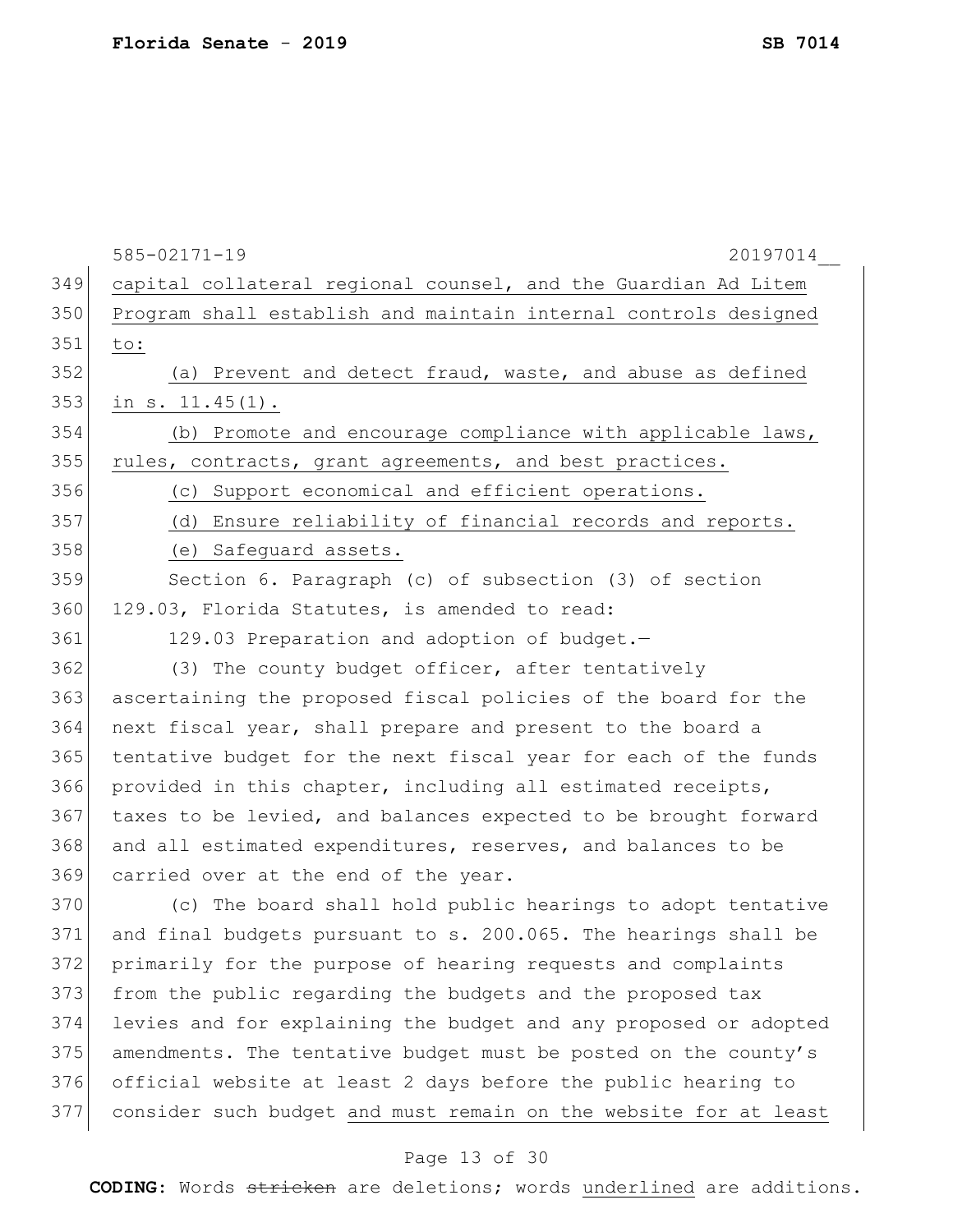|     | 585-02171-19<br>20197014                                         |
|-----|------------------------------------------------------------------|
| 378 | 45 days. The final budget must be posted on the website within   |
| 379 | 30 days after adoption and must remain on the website for at     |
| 380 | least 2 years. The tentative budgets, adopted tentative budgets, |
| 381 | and final budgets shall be filed in the office of the county     |
| 382 | auditor as a public record. Sufficient reference in words and    |
| 383 | figures to identify the particular transactions must shall be    |
| 384 | made in the minutes of the board to record its actions with      |
| 385 | reference to the budgets.                                        |
| 386 | Section 7. Paragraph (f) of subsection (2) of section            |
| 387 | 129.06, Florida Statutes, is amended to read:                    |
| 388 | 129.06 Execution and amendment of budget.-                       |
| 389 | (2) The board at any time within a fiscal year may amend a       |
| 390 | budget for that year, and may within the first 60 days of a      |
| 391 | fiscal year amend the budget for the prior fiscal year, as       |
| 392 | follows:                                                         |
| 393 | (f) Unless otherwise prohibited by law, if an amendment to       |
| 394 | a budget is required for a purpose not specifically authorized   |
| 395 | in paragraphs $(a) - (e)$ , the amendment may be authorized by   |
| 396 | resolution or ordinance of the board of county commissioners     |
| 397 | adopted following a public hearing.                              |
| 398 | 1. The public hearing must be advertised at least 2 days,        |
| 399 | but not more than 5 days, before the date of the hearing. The    |
| 400 | advertisement must appear in a newspaper of paid general         |
| 401 | circulation and must identify the name of the taxing authority,  |
| 402 | the date, place, and time of the hearing, and the purpose of the |
| 403 | hearing. The advertisement must also identify each budgetary     |
| 404 | fund to be amended, the source of the funds, the use of the      |
| 405 | funds, and the total amount of each fund's appropriations.       |
| 406 | 2. If the board amends the budget pursuant to this               |
|     |                                                                  |

# Page 14 of 30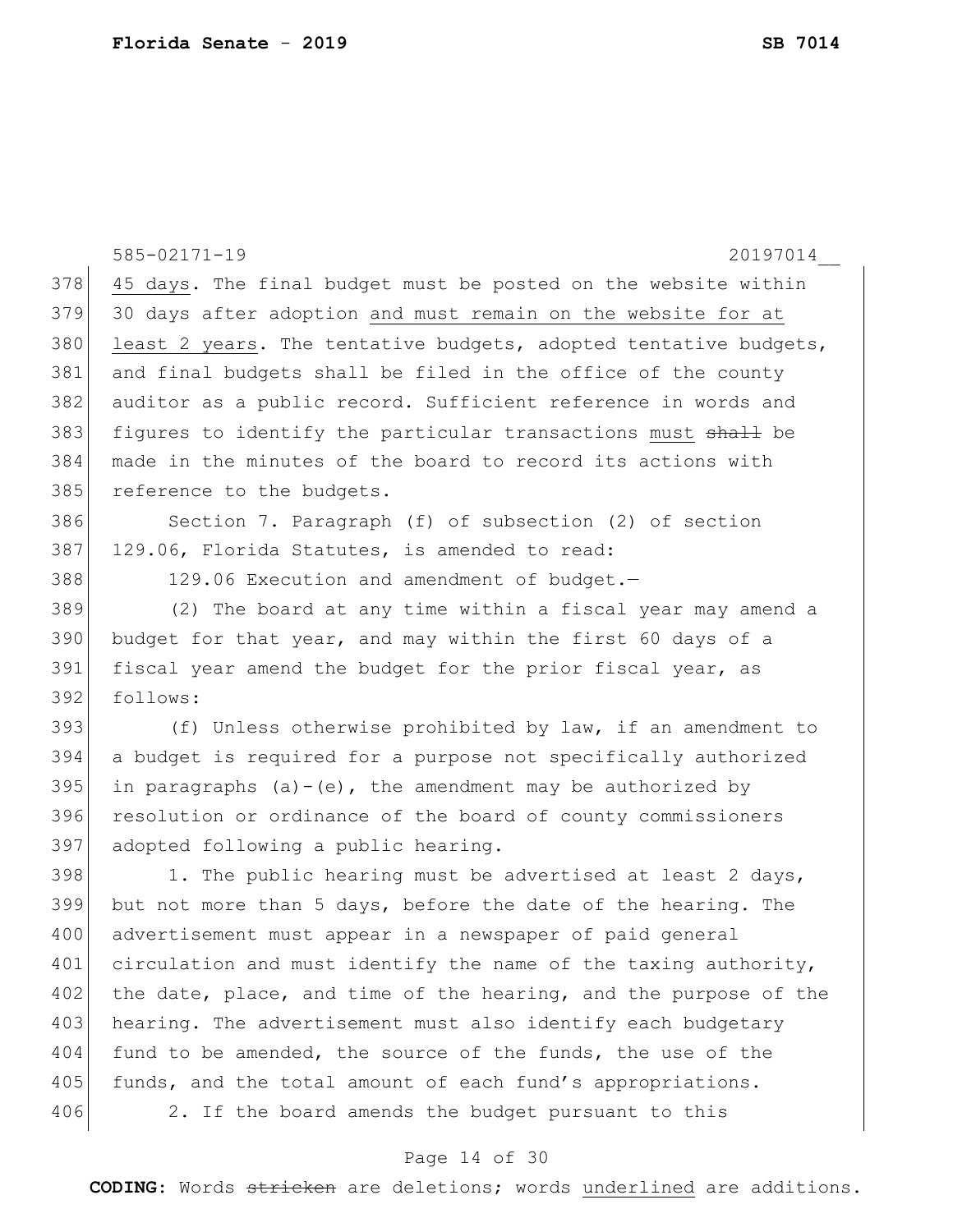|     | 20197014<br>$585 - 02171 - 19$                                     |
|-----|--------------------------------------------------------------------|
| 407 | paragraph, the adopted amendment must be posted on the county's    |
| 408 | official website within 5 days after adoption and must remain on   |
| 409 | the website for at least 2 years.                                  |
| 410 | Section 8. Subsections (3) and (5) of section 166.241,             |
| 411 | Florida Statutes, are amended to read:                             |
| 412 | 166.241 Fiscal years, budgets, and budget amendments.-             |
| 413 | (3) The tentative budget must be posted on the                     |
| 414 | municipality's official website at least 2 days before the         |
| 415 | budget hearing, held pursuant to s. 200.065 or other law, to       |
| 416 | consider such budget and must remain on the website for at least   |
| 417 | 45 days. The final adopted budget must be posted on the            |
| 418 | municipality's official website within 30 days after adoption      |
| 419 | and must remain on the website for at least 2 years. If the        |
| 420 | municipality does not operate an official website, the             |
| 421 | municipality must, within a reasonable period of time as           |
| 422 | established by the county or counties in which the municipality    |
| 423 | is located, transmit the tentative budget and final budget to      |
| 424 | the manager or administrator of such county or counties who        |
| 425 | shall post the budgets on the county's website.                    |
| 426 | (5) If the governing body of a municipality amends the             |
| 427 | budget pursuant to paragraph $(4)$ (c), the adopted amendment must |
| 428 | be posted on the official website of the municipality within 5     |
| 429 | days after adoption and must remain on the website for at least    |
| 430 | 2 years. If the municipality does not operate an official          |
| 431 | website, the municipality must, within a reasonable period of      |
| 432 | time as established by the county or counties in which the         |
| 433 | municipality is located, transmit the adopted amendment to the     |
| 434 | manager or administrator of such county or counties who shall      |
| 435 | post the adopted amendment on the county's website.                |

# Page 15 of 30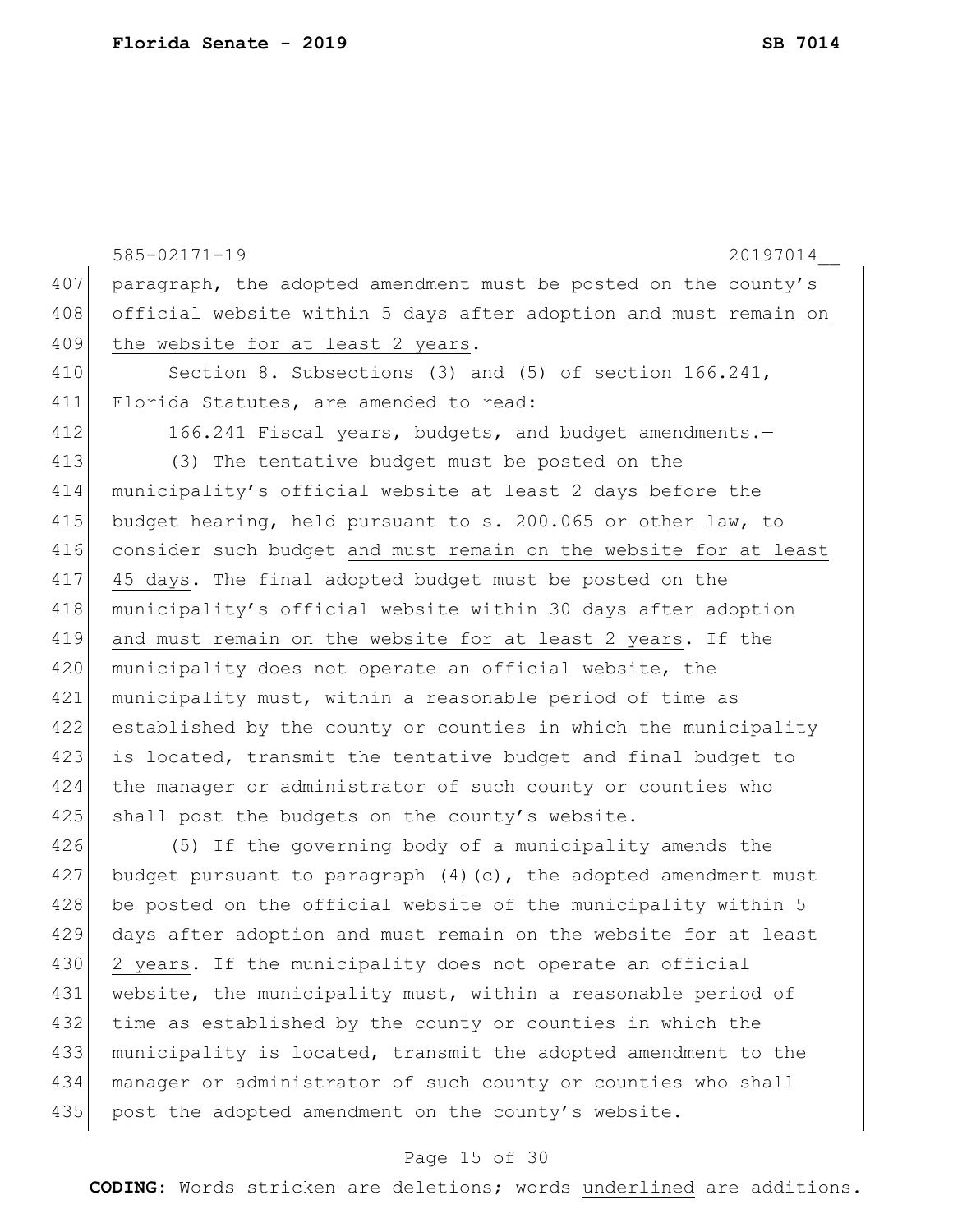|     | 585-02171-19<br>20197014                                                                 |
|-----|------------------------------------------------------------------------------------------|
| 436 | Section 9. Section 215.86, Florida Statutes, is amended to                               |
| 437 | read:                                                                                    |
| 438 | 215.86 Management systems and controls. - Each state agency                              |
| 439 | and the judicial branch as defined in s. 216.011 shall establish                         |
| 440 | and maintain management systems and internal controls designed                           |
| 441 | to:                                                                                      |
| 442 | (1) Prevent and detect fraud, waste, and abuse as defined                                |
| 443 | in s. $11.45(1)$ . that                                                                  |
| 444 | (2) Promote and encourage compliance with applicable laws,                               |
| 445 | rules, contracts, and grant agreements.;                                                 |
| 446 | (3) Support economical and economic, efficient, and                                      |
| 447 | effective operations.+                                                                   |
| 448 | (4) Ensure reliability of financial records and reports. $\div$                          |
| 449 | (5) Safequard and safequarding of assets. Accounting                                     |
| 450 | systems and procedures shall be designed to fulfill the                                  |
| 451 | requirements of generally accepted accounting principles.                                |
| 452 | Section 10. Paragraph (a) of subsection (2) of section                                   |
| 453 | 215.97, Florida Statutes, is amended to read:                                            |
| 454 | 215.97 Florida Single Audit Act.-                                                        |
| 455 | (2) As used in this section, the term:                                                   |
| 456 | (a) "Audit threshold" means the threshold amount used to                                 |
| 457 | determine when a state single audit or project-specific audit of                         |
| 458 | a nonstate entity shall be conducted in accordance with this                             |
| 459 | section. Each nonstate entity that expends a total amount of                             |
| 460 | state financial assistance equal to or in excess of \$750,000 in                         |
| 461 | any fiscal year of such nonstate entity shall be required to                             |
| 462 | have a state single audit <sub>r</sub> or a project-specific audit <sub>r</sub> for such |
| 463 | fiscal year in accordance with the requirements of this section.                         |
| 464 | Every 2 years the Auditor General, After consulting with the                             |
|     |                                                                                          |

## Page 16 of 30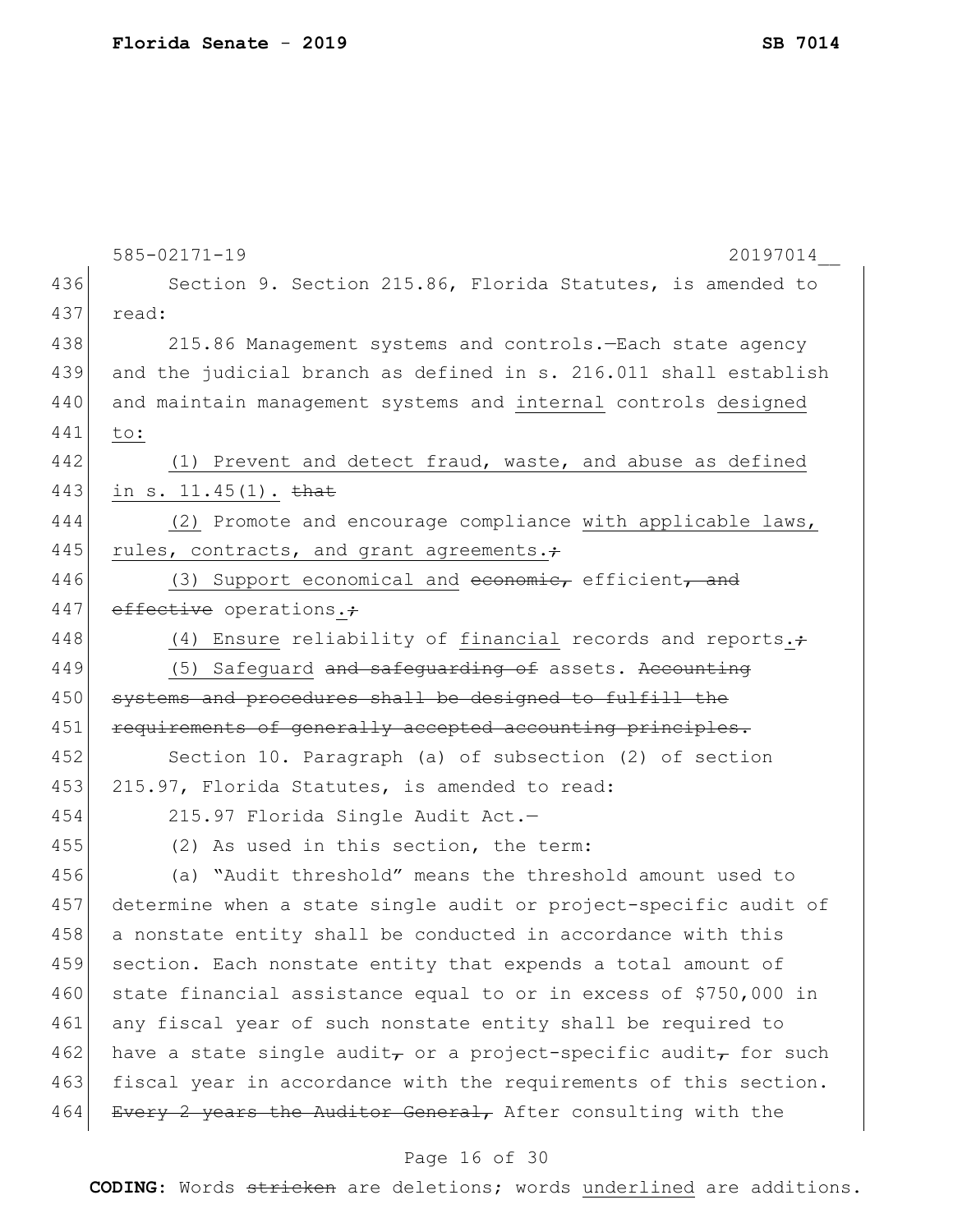|     | $585 - 02171 - 19$<br>20197014                                    |
|-----|-------------------------------------------------------------------|
| 465 | Executive Office of the Governor, the Department of Financial     |
| 466 | Services, and all state awarding agencies, the Auditor General    |
| 467 | shall periodically review the threshold amount for requiring      |
| 468 | audits under this section and may recommend any appropriate       |
| 469 | statutory change to revise the threshold amount in the annual     |
| 470 | report submitted to the Legislature pursuant to s. $11.45(7)$ (h) |
| 471 | adjust such threshold amount consistent with the purposes of      |
| 472 | this section.                                                     |
| 473 | Section 11. Subsection (11) of section 215.985, Florida           |
| 474 | Statutes, is amended to read:                                     |
| 475 | 215.985 Transparency in government spending.-                     |
| 476 | (11) Each water management district shall provide a monthly       |
| 477 | financial statement in the form and manner prescribed by the      |
| 478 | Department of Financial Services to the district's its governing  |
| 479 | board and make such monthly financial statement available for     |
| 480 | public access on its website.                                     |
| 481 | Section 12. Subsection (2) of section 218.32, Florida             |
| 482 | Statutes, is amended to read:                                     |
| 483 | 218.32 Annual financial reports; local governmental               |
| 484 | entities.-                                                        |
| 485 | (2) The department shall annually by December 1 file a            |
| 486 | verified report with the Governor, the Legislature, the Auditor   |
| 487 | General, and the Special District Accountability Program of the   |
| 488 | Department of Economic Opportunity showing the revenues, both     |
| 489 | locally derived and derived from intergovernmental transfers,     |
| 490 | and the expenditures of each local governmental entity, regional  |
| 491 | planning council, local government finance commission, and        |
| 492 | municipal power corporation that is required to submit an annual  |
| 493 | financial report. In preparing the verified report, the           |
|     |                                                                   |

# Page 17 of 30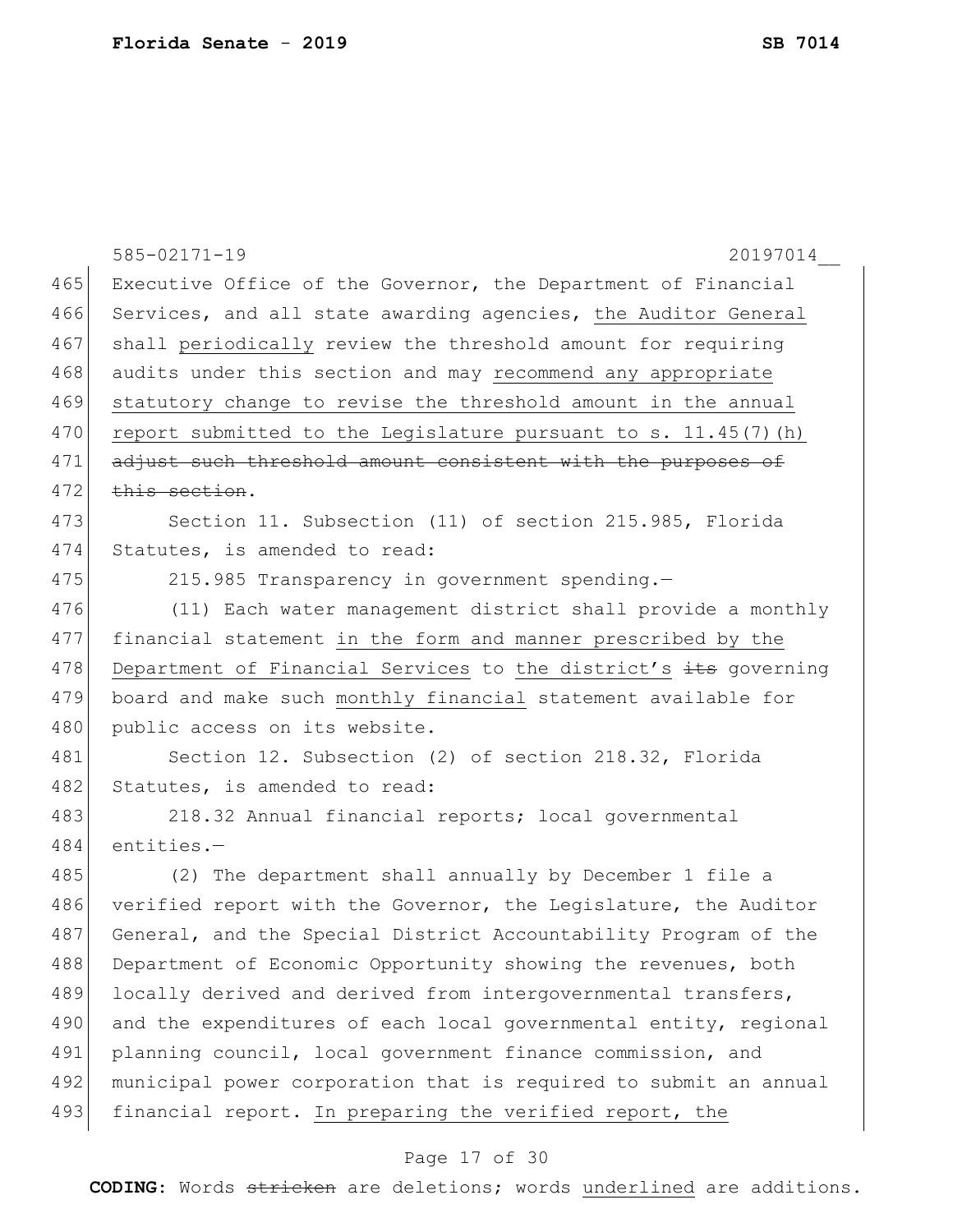|     | $585 - 02171 - 19$<br>20197014                                   |
|-----|------------------------------------------------------------------|
| 494 | department may request additional information from the local     |
| 495 | governmental entity. The information requested must be provided  |
| 496 | to the department within 45 days after the request. If the local |
| 497 | governmental entity does not comply with the request, the        |
| 498 | department shall notify the Legislative Auditing Committee,      |
| 499 | which may take action pursuant to s. 11.40(2). The report must   |
| 500 | include, but is not limited to:                                  |
| 501 | (a) The total revenues and expenditures of each local            |
| 502 | governmental entity that is a component unit included in the     |
| 503 | annual financial report of the reporting entity.                 |
| 504 | (b) The amount of outstanding long-term debt by each local       |
| 505 | governmental entity. For purposes of this paragraph, the term    |
| 506 | "long-term debt" means any agreement or series of agreements to  |
| 507 | pay money, which, at inception, contemplate terms of payment     |
| 508 | exceeding 1 year in duration.                                    |
| 509 | Section 13. Present subsection (3) of section 218.33,            |
| 510 | Florida Statutes, is renumbered as subsection $(4)$ , and a new  |
| 511 | subsection (3) is added to that section, to read:                |
| 512 | 218.33 Local governmental entities; establishment of             |
| 513 | uniform fiscal years and accounting practices and procedures.-   |
| 514 | (3) Each local governmental entity shall establish and           |
| 515 | maintain internal controls designed to:                          |
| 516 | (a) Prevent and detect fraud, waste, and abuse as defined        |
| 517 | in $s. 11.45(1)$ .                                               |
| 518 | (b) Promote and encourage compliance with applicable laws,       |
| 519 | rules, contracts, grant agreements, and best practices.          |
| 520 | (c) Support economical and efficient operations.                 |
| 521 | (d) Ensure reliability of financial records and reports.         |
| 522 | (e) Safeguard assets.                                            |
|     |                                                                  |

# Page 18 of 30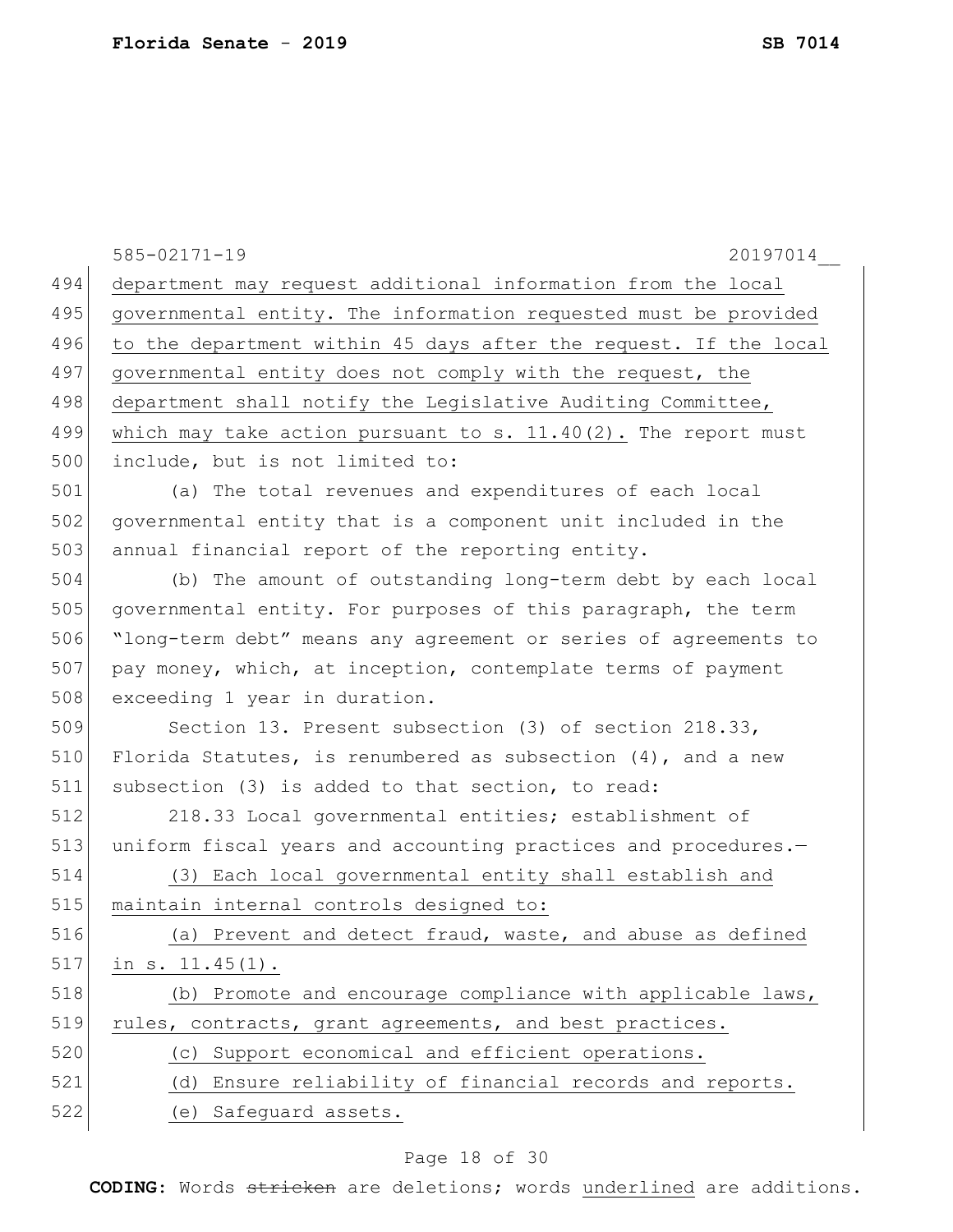|     | $585 - 02171 - 19$<br>20197014                                    |
|-----|-------------------------------------------------------------------|
| 523 | Section 14. Subsection (2) of section 218.391, Florida            |
| 524 | Statutes, is amended, and subsection (9) is added to that         |
| 525 | section, to read:                                                 |
| 526 | 218.391 Auditor selection procedures.-                            |
| 527 | (2) The governing body of a charter county, municipality,         |
| 528 | special district, district school board, charter school, or       |
| 529 | charter technical career center shall establish an audit          |
| 530 | committee.                                                        |
| 531 | (a) The audit committee for a county must Each noncharter         |
| 532 | county shall establish an audit committee that, at a minimum,     |
| 533 | shall consist of each of the county officers elected pursuant to  |
| 534 | the county charter or s. 1(d), Art. VIII of the State             |
| 535 | Constitution, or their respective designees $a$ designee, and one |
| 536 | member of the board of county commissioners or its designee.      |
| 537 | (b) The audit committee for a municipality, special               |
| 538 | district, district school board, charter school, or charter       |
| 539 | technical career center must consist of at least three members.   |
| 540 | One member of the audit committee must be a member of the         |
| 541 | governing body of an entity specified in this paragraph, who      |
| 542 | shall also serve as the chair of the committee.                   |
| 543 | (c) An employee, a chief executive officer, or a chief            |
| 544 | financial officer of the county, municipality, special district,  |
| 545 | district school board, charter school, or charter technical       |
| 546 | career center may not serve as a member of an audit committee     |
| 547 | established under this subsection.                                |
| 548 | (d) The primary purpose of the audit committee is to assist       |
| 549 | the governing body in selecting an auditor to conduct the annual  |
| 550 | financial audit required in s. 218.39; however, the audit         |
| 551 | committee may serve other audit oversight purposes as determined  |

# Page 19 of 30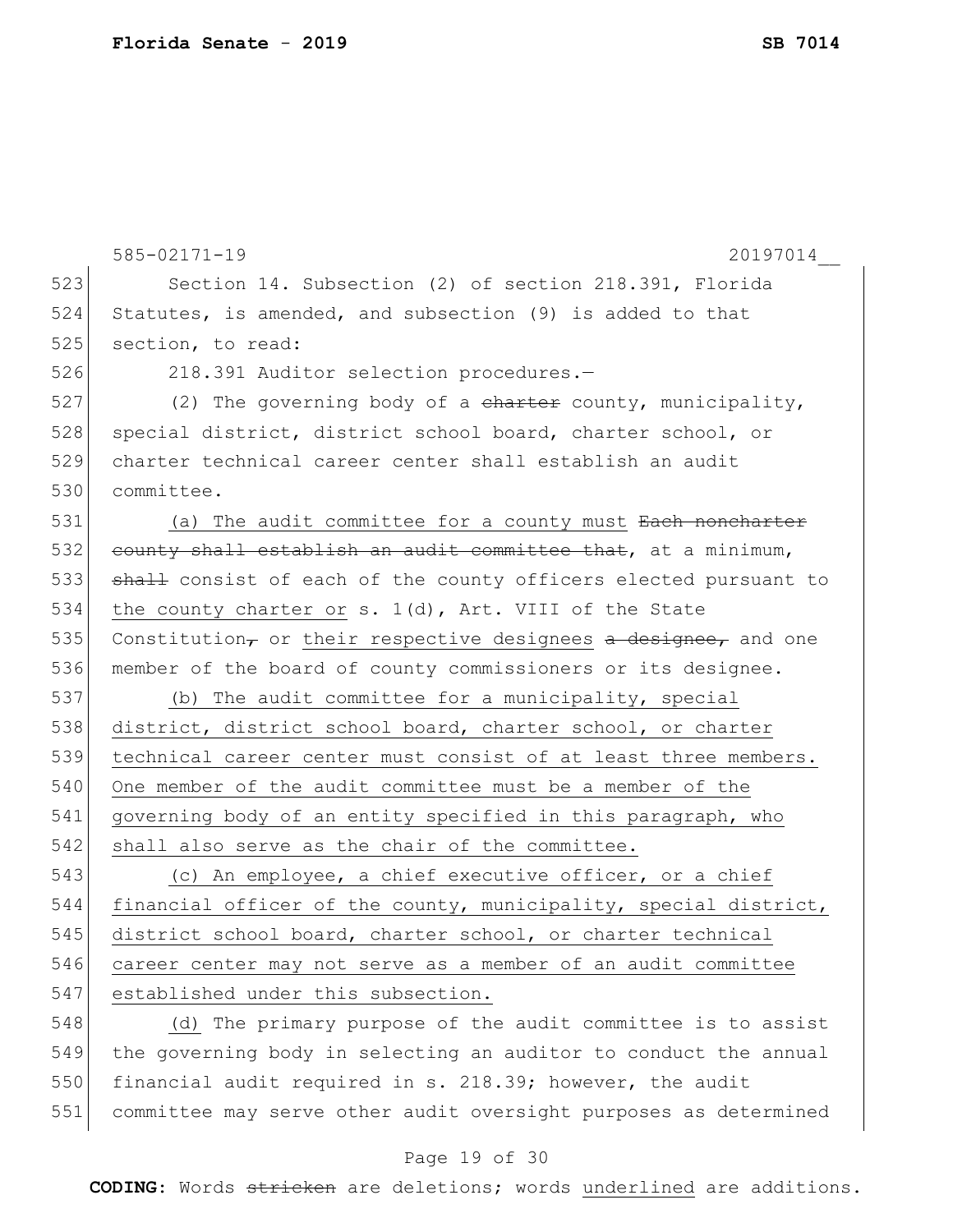|     | $585 - 02171 - 19$<br>20197014                                   |
|-----|------------------------------------------------------------------|
| 552 | by the entity's governing body. The public may shall not be      |
| 553 | excluded from the proceedings under this section.                |
| 554 | (9) (a) If the entity fails to select the auditor in             |
| 555 | accordance with the requirements of subsections $(3)-(6)$ , the  |
| 556 | entity must again perform the auditor selection process in       |
| 557 | accordance with this section to select an auditor to conduct     |
| 558 | audits for subsequent fiscal years if the original audit was     |
| 559 | performed under a multiyear contract.                            |
| 560 | (b) If performing the auditor selection process again in         |
| 561 | accordance with this section would preclude the entity from      |
| 562 | timely completing the annual financial audit required by s.      |
| 563 | 218.39, the entity must again perform the auditor selection      |
| 564 | process in accordance with this section for the subsequent       |
| 565 | annual financial audit. A multiyear contract entered into        |
| 566 | between an entity and an auditor after July 1, 2019, may not     |
| 567 | prohibit or restrict an entity from complying with the section.  |
| 568 | Section 15. Paragraph (e) of subsection (4), paragraph (d)       |
| 569 | of subsection (5), and paragraph (d) of subsection (6) of        |
| 570 | section 373.536, Florida Statutes, are amended to read:          |
| 571 | 373.536 District budget and hearing thereon.-                    |
| 572 | (4) BUDGET CONTROLS; FINANCIAL INFORMATION.-                     |
| 573 | (e) By September 1, 2012, Each district shall provide a          |
| 574 | monthly financial statement in the form and manner prescribed by |
| 575 | the Department of Financial Services to the district's governing |
| 576 | board and make such monthly financial statement available for    |
| 577 | public access on its website.                                    |
| 578 | (5) TENTATIVE BUDGET CONTENTS AND SUBMISSION; REVIEW AND         |
| 579 | APPROVAL.-                                                       |

580 (d) Each district shall, by August 1 of each year, submit

# Page 20 of 30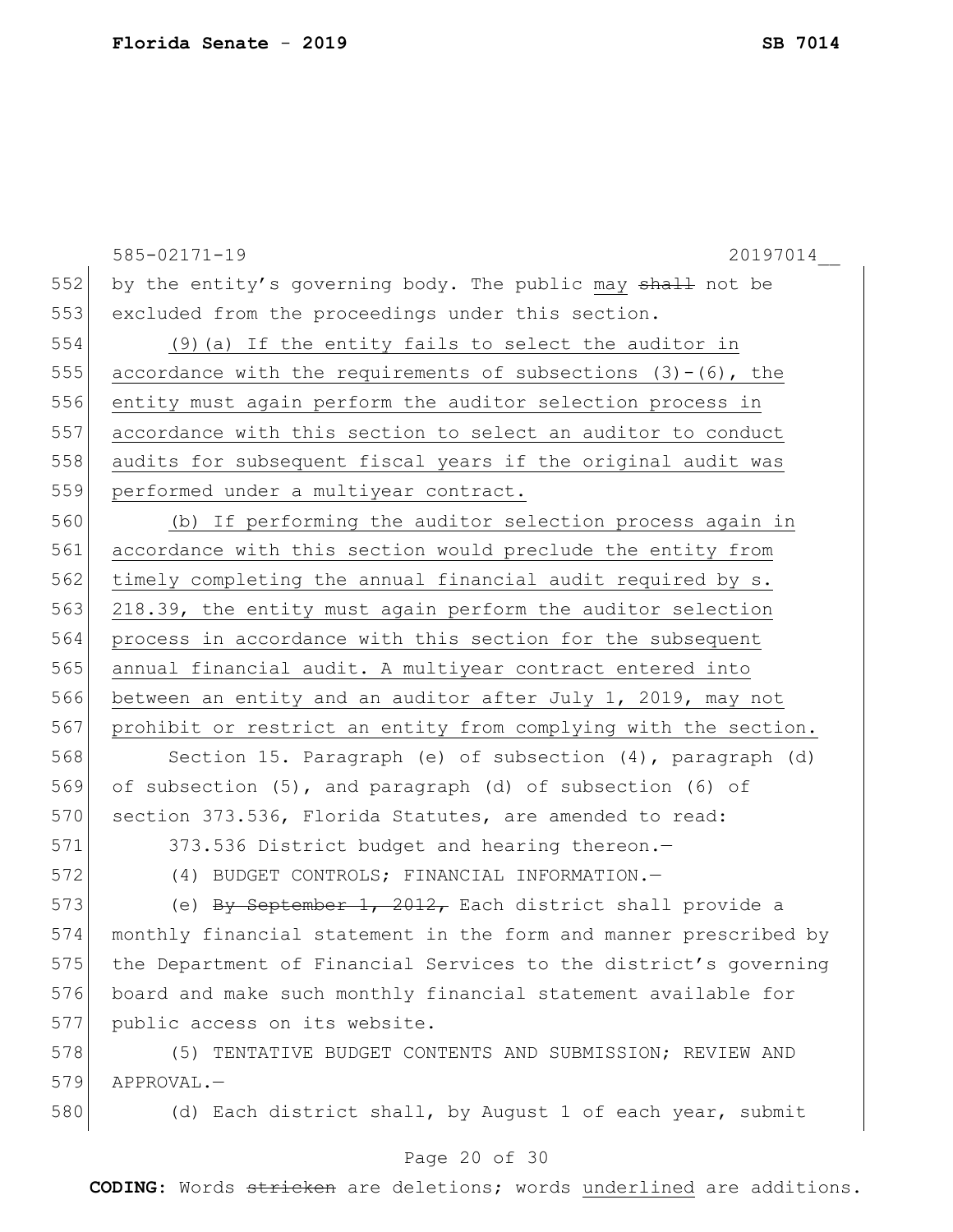585-02171-19 20197014\_\_ 581 for review a tentative budget and a description of any significant changes from the preliminary budget submitted to the 583 Legislature pursuant to s. 373.535 to the Governor, the President of the Senate, the Speaker of the House of 585 Representatives, the chairs of all legislative committees and subcommittees having substantive or fiscal jurisdiction over 587 water management districts, as determined by the President of 588 the Senate or the Speaker of the House of Representatives, as applicable, the secretary of the department, and the governing body of each county in which the district has jurisdiction or derives any funds for the operations of the district. The 592 tentative budget must be posted on the district's official website at least 2 days before budget hearings held pursuant to s. 200.065 or other law and must remain on the website for at least 45 days. (6) FINAL BUDGET; ANNUAL AUDIT; CAPITAL IMPROVEMENTS PLAN; WATER RESOURCE DEVELOPMENT WORK PROGRAM.— (d) The final adopted budget must be posted on the water

599 management district's official website within 30 days after 600 adoption and must remain on the website for at least 2 years.

601 Section 16. Paragraph (l) of subsection (12) of section 602 1001.42, Florida Statutes, as amended by chapter 2018-5, Laws of 603 Florida, is amended to read:

604 1001.42 Powers and duties of district school board.—The 605 district school board, acting as a board, shall exercise all 606 powers and perform all duties listed below:

607 (12) FINANCE.—Take steps to assure students adequate 608 educational facilities through the financial procedure 609 authorized in chapters 1010 and 1011 and as prescribed below:

### Page 21 of 30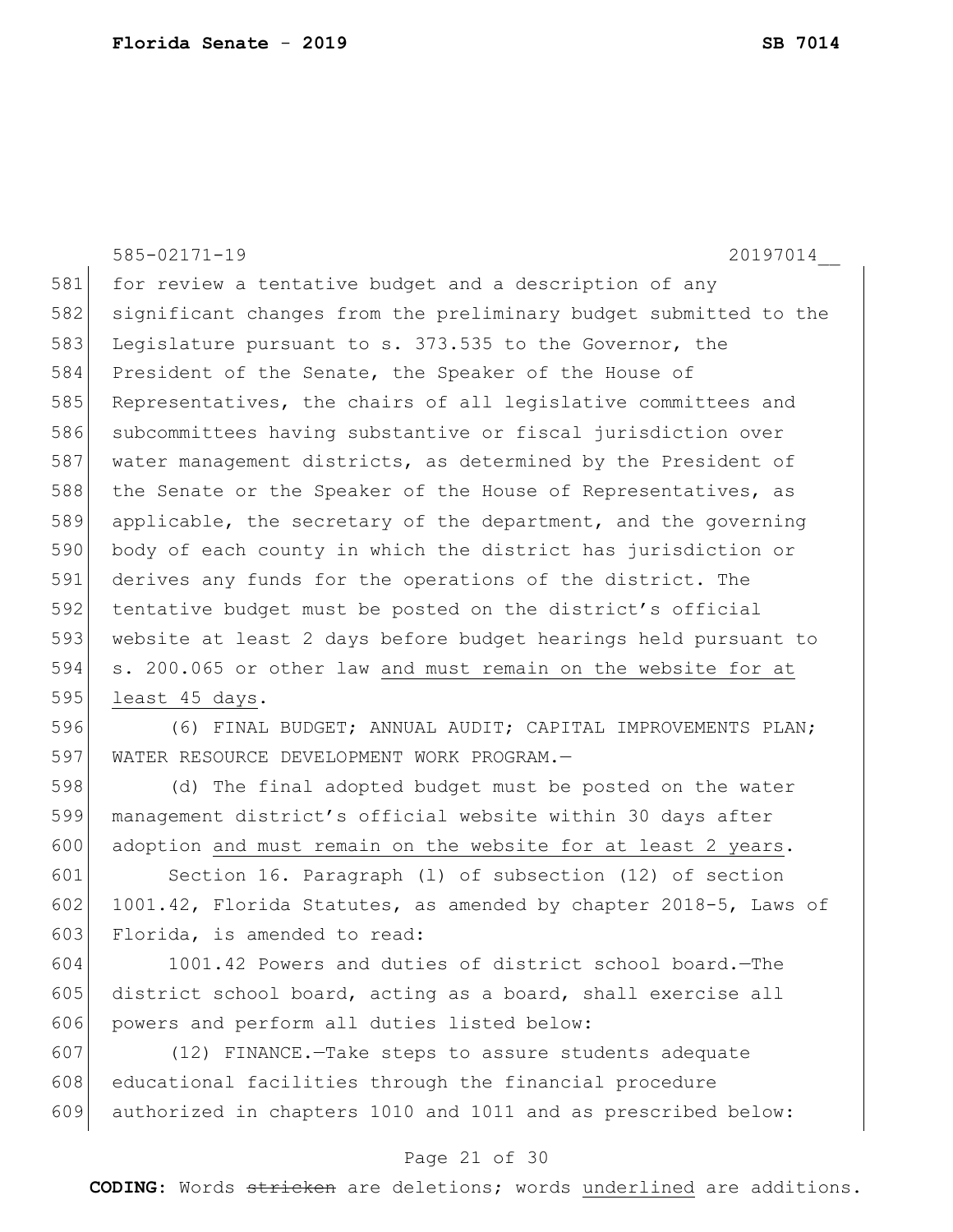|     | 585-02171-19<br>20197014                                         |
|-----|------------------------------------------------------------------|
| 610 | (1) Internal auditor. - May or, in the case of a school          |
| 611 | district receiving annual federal, state, and local funds in     |
| 612 | excess of \$500 million, shall employ an internal auditor. The   |
| 613 | scope of the internal auditor shall not be restricted and shall  |
| 614 | include every functional and program area of the school system.  |
| 615 | 1. The internal auditor shall perform ongoing financial          |
| 616 | verification of the financial records of the school district, a  |
| 617 | comprehensive risk assessment of all areas of the school system  |
| 618 | every 5 years, and other audits and reviews as the district      |
| 619 | school board directs for determining:                            |
| 620 | a. The adequacy of internal controls designed to prevent         |
| 621 | and detect fraud, waste, and abuse as defined in s. 11.45(1).    |
| 622 | b. Compliance with applicable laws, rules, contracts, grant      |
| 623 | agreements, district school board-approved policies, and best    |
| 624 | practices.                                                       |
| 625 | c. The efficiency of operations.                                 |
| 626 | d. The reliability of financial records and reports.             |
| 627 | e. The safequarding of assets.                                   |
| 628 | f. Financial solvency.                                           |
| 629 | g. Projected revenues and expenditures.                          |
| 630 | h. The rate of change in the general fund balance.               |
| 631 | 2. The internal auditor shall prepare audit reports of his       |
| 632 | or her findings and report directly to the district school board |
| 633 | or its designee.                                                 |
| 634 | 3. Any person responsible for furnishing or producing any        |
| 635 | book, record, paper, document, data, or sufficient information   |
| 636 | necessary to conduct a proper audit or examination which the     |
| 637 | internal auditor is by law authorized to perform is subject to   |
| 638 | the provisions of s. $11.47(3)$ and $(4)$ .                      |
|     | Page 22 of 30                                                    |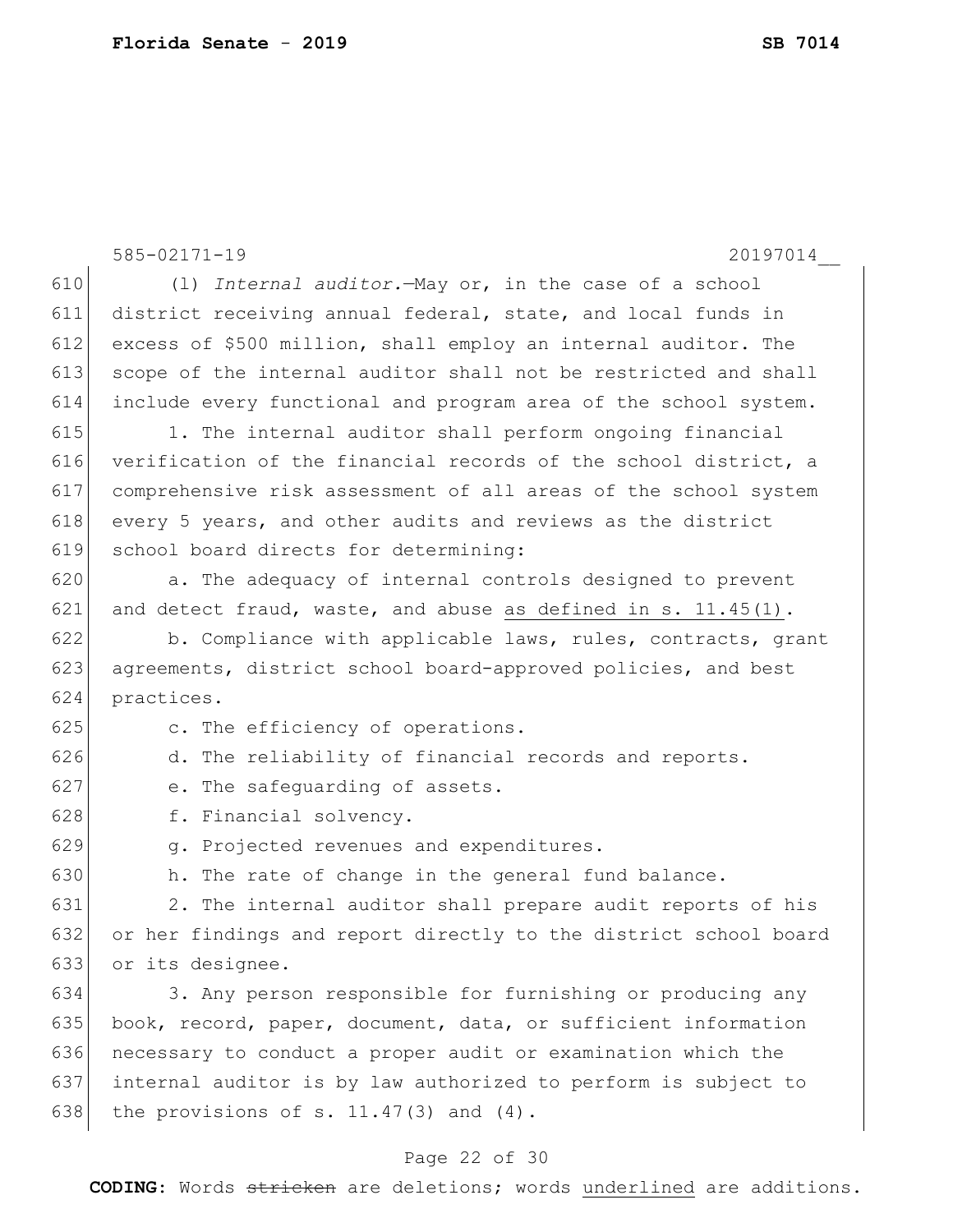|     | $585 - 02171 - 19$<br>20197014                                |
|-----|---------------------------------------------------------------|
| 639 |                                                               |
| 640 | The internal auditor shall report directly to the district    |
| 641 | school board or its designee.                                 |
| 642 | Section 17. Paragraph (j) of subsection (9) of section        |
| 643 | 1002.33, Florida Statutes, is amended to read:                |
| 644 | 1002.33 Charter schools.-                                     |
| 645 | (9) CHARTER SCHOOL REQUIREMENTS.-                             |
| 646 | (j) The governing body of the charter school shall be         |
| 647 | responsible for:                                              |
| 648 | 1. Establishing and maintaining internal controls designed    |
| 649 | to:                                                           |
| 650 | a. Prevent and detect fraud, waste, and abuse as defined in   |
| 651 | $s. 11.45(1)$ .                                               |
| 652 | b. Promote and encourage compliance with applicable laws,     |
| 653 | rules, contracts, grant agreements, and best practices.       |
| 654 | c. Support economical and efficient operations.               |
| 655 | d. Ensure reliability of financial records and reports.       |
| 656 | e. Safeguard assets.                                          |
| 657 | 2.1. Ensuring that the charter school has retained the        |
| 658 | services of a certified public accountant or auditor for the  |
| 659 | annual financial audit, pursuant to s. 1002.345(2), who shall |
| 660 | submit the report to the governing body.                      |
| 661 | 3.2. Reviewing and approving the audit report, including      |
| 662 | audit findings and recommendations for the financial recovery |
| 663 | plan.                                                         |
| 664 | 4.a. 3.a. Performing the duties in s. 1002.345, including     |
| 665 | monitoring a corrective action plan.                          |
| 666 | b. Monitoring a financial recovery plan in order to ensure    |
| 667 | compliance.                                                   |
|     | Page 23 of 30                                                 |

#### Page 23 of 30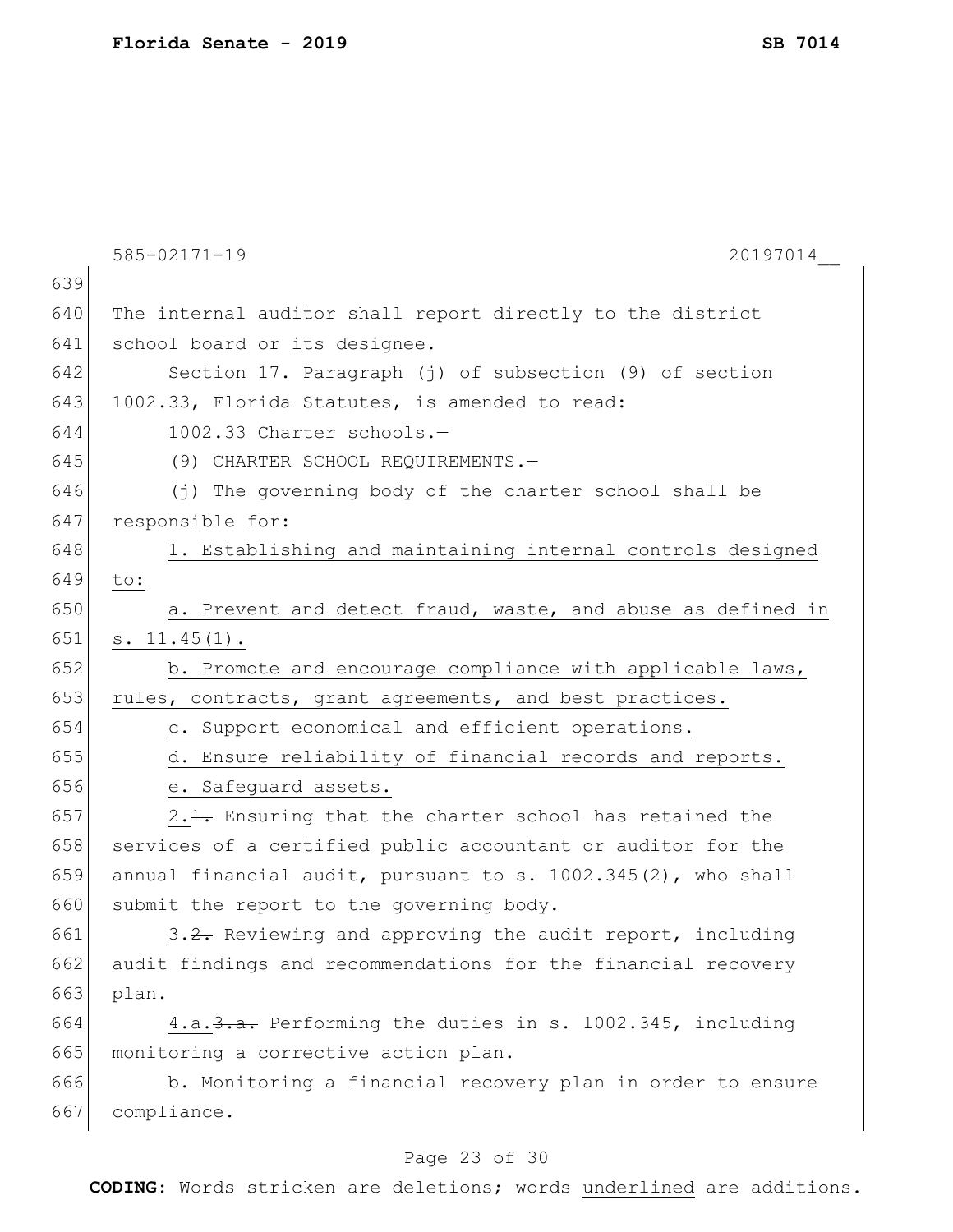```
585-02171-19 20197014__
668 \vert 5.4. Participating in governance training approved by the
669 department which must include government in the sunshine, 
670 conflicts of interest, ethics, and financial responsibility.
671 Section 18. Present subsections (6) through (10) of section 
672 1002.37, Florida Statutes, are renumbered as subsections (7)673 through (11), respectively, present subsection (6) is amended, 
674 and a new subsection (6) is added to that section, to read:
675 \vert 1002.37 The Florida Virtual School.-
676 (6) The Florida Virtual School shall have an annual 
677 financial audit of its accounts and records conducted by an 
678 independent auditor who is a certified public accountant
679 licensed under chapter 473. The independent auditor shall 
680 conduct the audit in accordance with rules adopted by the
681 Auditor General pursuant to s. 11.45 and, upon completion of the 
682 audit, shall prepare an audit report in accordance with such
683 rules. The audit report must include a written statement by the
684 board of trustees describing corrective action to be taken in 
685 response to each of the independent auditor's recommendations
686 included in the audit report. The independent auditor shall 
687 submit the audit report to the board of trustees and the Auditor
688 General no later than 9 months after the end of the preceding 
689 fiscal year.
690 (7) (6) The board of trustees shall annually submit to the
691 Governor, the Legislature, the Commissioner of Education, and
```
693 to subsection (6) and a complete and detailed report setting 694 forth:

692 the State Board of Education the audit report prepared pursuant

695 (a) The operations and accomplishments of the Florida 696 Virtual School within the state and those occurring outside the

## Page 24 of 30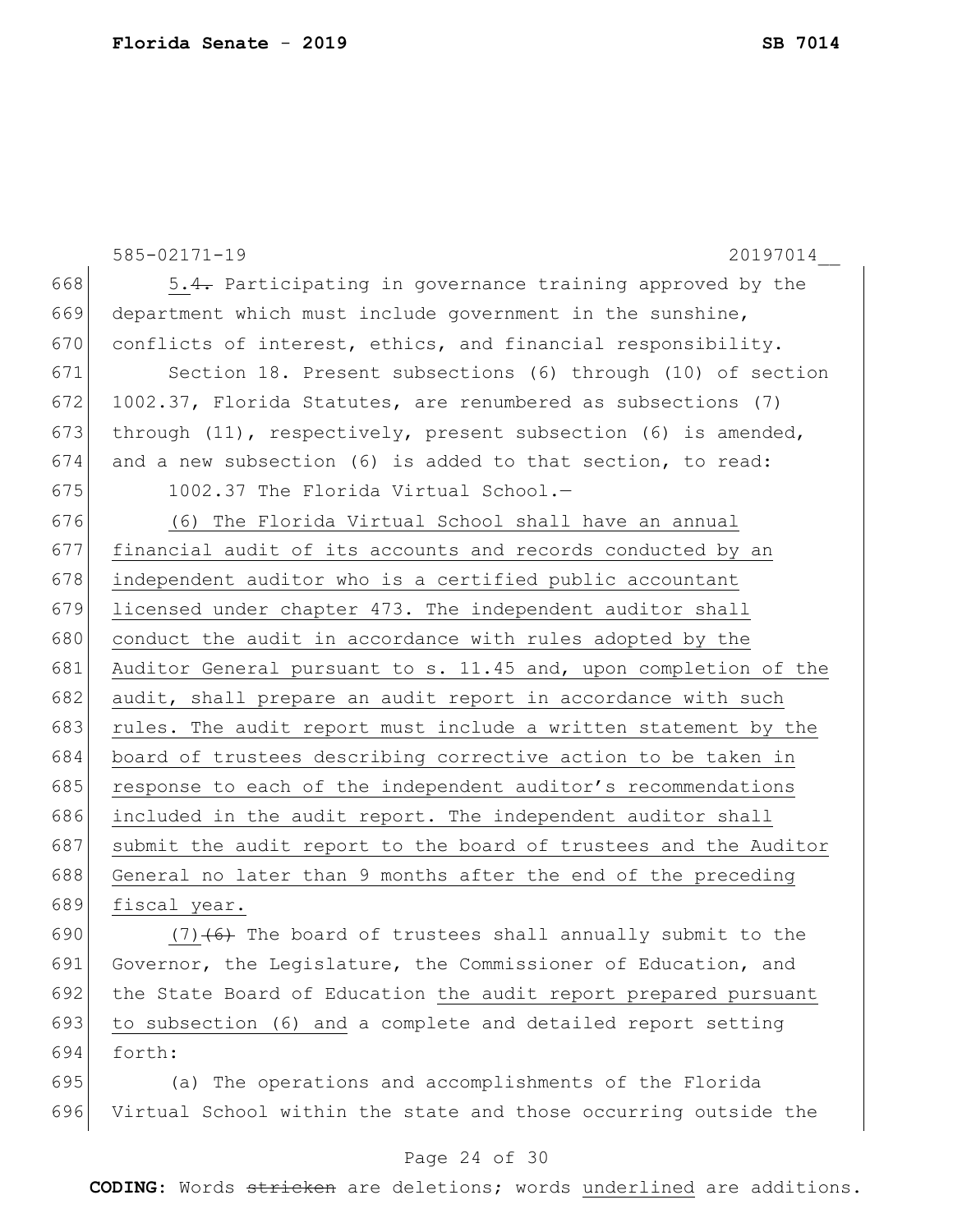|     | $585 - 02171 - 19$<br>20197014                                              |
|-----|-----------------------------------------------------------------------------|
| 697 | state as Florida Virtual School Global.                                     |
| 698 | (b) The marketing and operational plan for the Florida                      |
| 699 | Virtual School and Florida Virtual School Global, including                 |
| 700 | recommendations regarding methods for improving the delivery of             |
| 701 | education through the Internet and other distance learning                  |
| 702 | technology.                                                                 |
| 703 | (c) The assets and liabilities of the Florida Virtual                       |
| 704 | School and Florida Virtual School Global at the end of the                  |
| 705 | fiscal year.                                                                |
| 706 | (d) A copy of an annual financial audit of the accounts and                 |
| 707 | records of the Florida Virtual School and Florida Virtual School            |
| 708 | Global, conducted by an independent certified public accountant             |
| 709 | and performed in accordance with rules adopted by the Auditor               |
| 710 | General.                                                                    |
| 711 | (d) $\left( e \right)$ Recommendations regarding the unit cost of providing |
| 712 | services to students through the Florida Virtual School and                 |
| 713 | Florida Virtual School Global. In order to most effectively                 |
| 714 | develop public policy regarding any future funding of the                   |
| 715 | Florida Virtual School, it is imperative that the cost of the               |
| 716 | program is accurately identified. The identified cost of the                |
| 717 | program must be based on reliable data.                                     |
| 718 | (e) $(f)$ Recommendations regarding an accountability                       |
| 719 | mechanism to assess the effectiveness of the services provided              |
| 720 | by the Florida Virtual School and Florida Virtual School Global.            |
| 721 | Section 19. Subsection (5) is added to section 1010.01,                     |
| 722 | Florida Statutes, to read:                                                  |
| 723 | 1010.01 Uniform records and accounts.-                                      |
| 724 | (5) Each school district, Florida College System                            |
| 725 | institution, and state university shall establish and maintain              |
|     |                                                                             |

# Page 25 of 30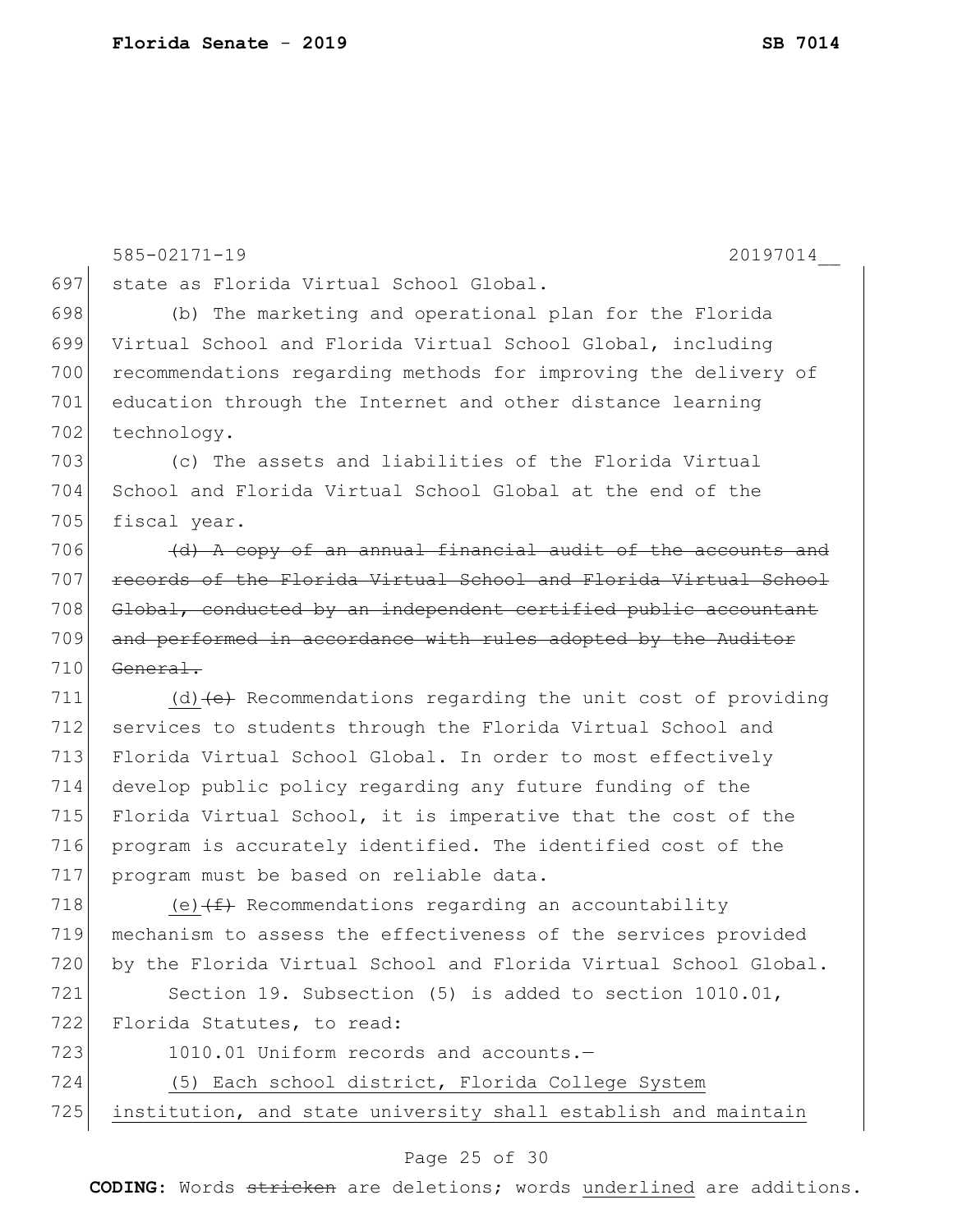|     | $585 - 02171 - 19$<br>20197014                                    |
|-----|-------------------------------------------------------------------|
| 726 | internal controls designed to:                                    |
| 727 | (a) Prevent and detect fraud, waste, and abuse as defined         |
| 728 | in $s. 11.45(1)$ .                                                |
| 729 | (b) Promote and encourage compliance with applicable laws,        |
| 730 | rules, contracts, grant agreements, and best practices.           |
| 731 | (c) Support economical and efficient operations.                  |
| 732 | (d) Ensure reliability of financial records and reports.          |
| 733 | (e) Safeguard assets.                                             |
| 734 | Section 20. Section 1012.8551, Florida Statutes, is created       |
| 735 | to read:                                                          |
| 736 | 1012.8551 Employee background screening and investigations        |
| 737 | for Florida College System personnel.-Section 110.1127 applies    |
| 738 | to each institution in the Florida College System. Each           |
| 739 | institution must designate the positions subject to background    |
| 740 | screening and investigation pursuant to that section.             |
| 741 | Section 21. Section 1012.915, Florida Statutes, is created        |
| 742 | to read:                                                          |
| 743 | 1012.915 Employee background screening and investigations         |
| 744 | for State University System personnel. - Section 110.1127 applies |
| 745 | to each institution in the State University System. Each          |
| 746 | institution must designate the positions subject to background    |
| 747 | screening and investigation pursuant to that section.             |
| 748 | Section 22. Subsection (3) of section 218.503, Florida            |
| 749 | Statutes, is amended to read:                                     |
| 750 | 218.503 Determination of financial emergency.-                    |
| 751 | (3) Upon notification that one or more of the conditions in       |
| 752 | subsection (1) have occurred or will occur if action is not       |
| 753 | taken to assist the local governmental entity or district school  |
| 754 | board, the Governor or his or her designee shall contact the      |
|     | Page 26 of 30                                                     |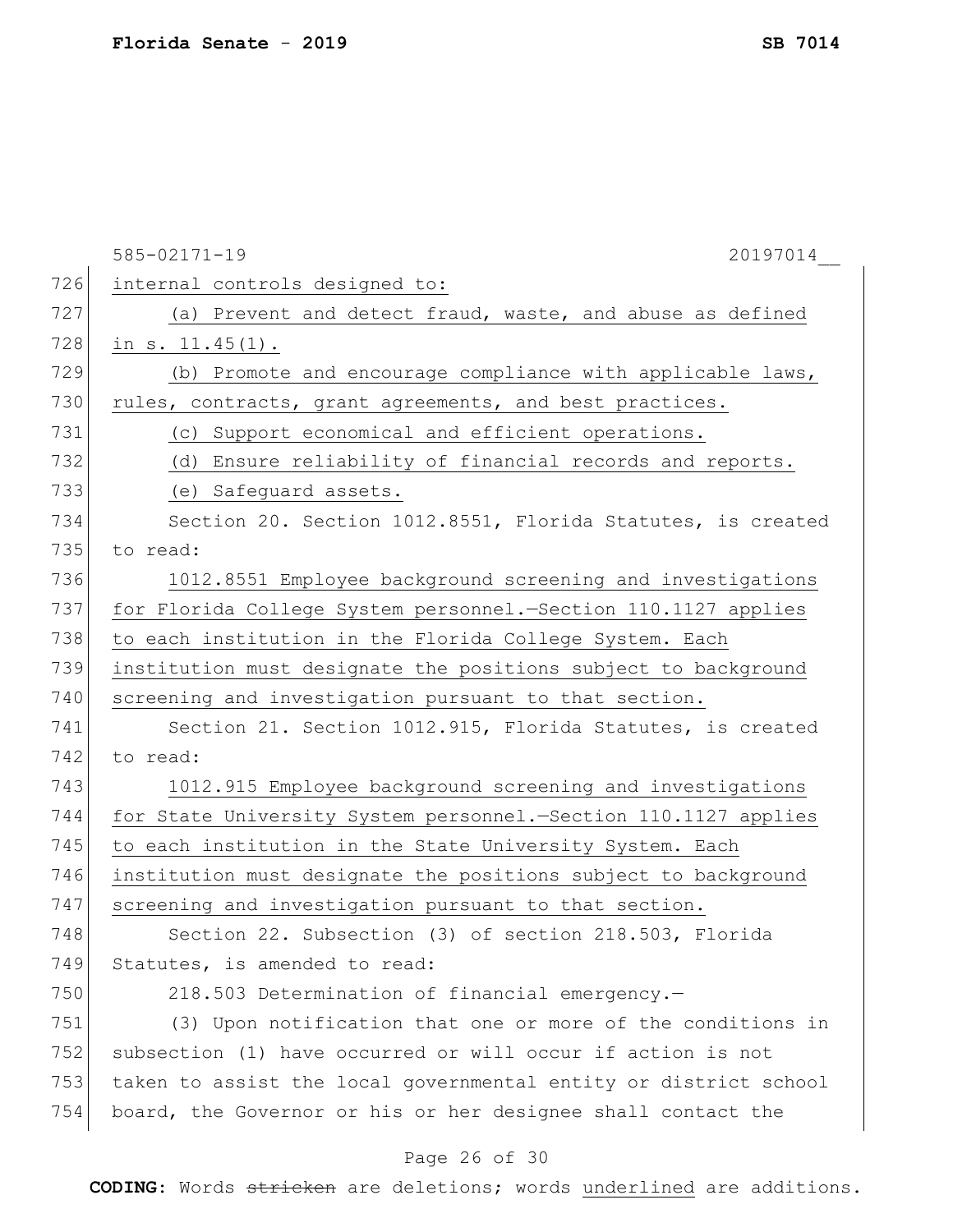585-02171-19 20197014\_\_ 755 local governmental entity or the Commissioner of Education or 756 his or her designee shall contact the district school board, as 757 appropriate, to determine what actions have been taken by the 758 local governmental entity or the district school board to 759 resolve or prevent the condition. The information requested must 760 be provided within 45 days after the date of the request. If the 761 local governmental entity or the district school board does not 762 comply with the request, the Governor or his or her designee or 763 the Commissioner of Education or his or her designee shall 764 notify the members of the Legislative Auditing Committee, which 765 who may take action pursuant to s. 11.40(2)  $11.40$ . The Governor 766 or the Commissioner of Education, as appropriate, shall 767 determine whether the local governmental entity or the district 768 school board needs state assistance to resolve or prevent the 769 condition. If state assistance is needed, the local governmental 770 entity or district school board is considered to be in a state 771 of financial emergency. The Governor or the Commissioner of 772 Education, as appropriate, has the authority to implement 773 measures as set forth in ss. 218.50-218.504 to assist the local 774 governmental entity or district school board in resolving the 775 financial emergency. Such measures may include, but are not 776 limited to: 777 (a) Requiring approval of the local governmental entity's

778 budget by the Governor or approval of the district school 779 board's budget by the Commissioner of Education.

780 (b) Authorizing a state loan to a local governmental entity 781 and providing for repayment of same.

782 (c) Prohibiting a local governmental entity or district 783 school board from issuing bonds, notes, certificates of

## Page 27 of 30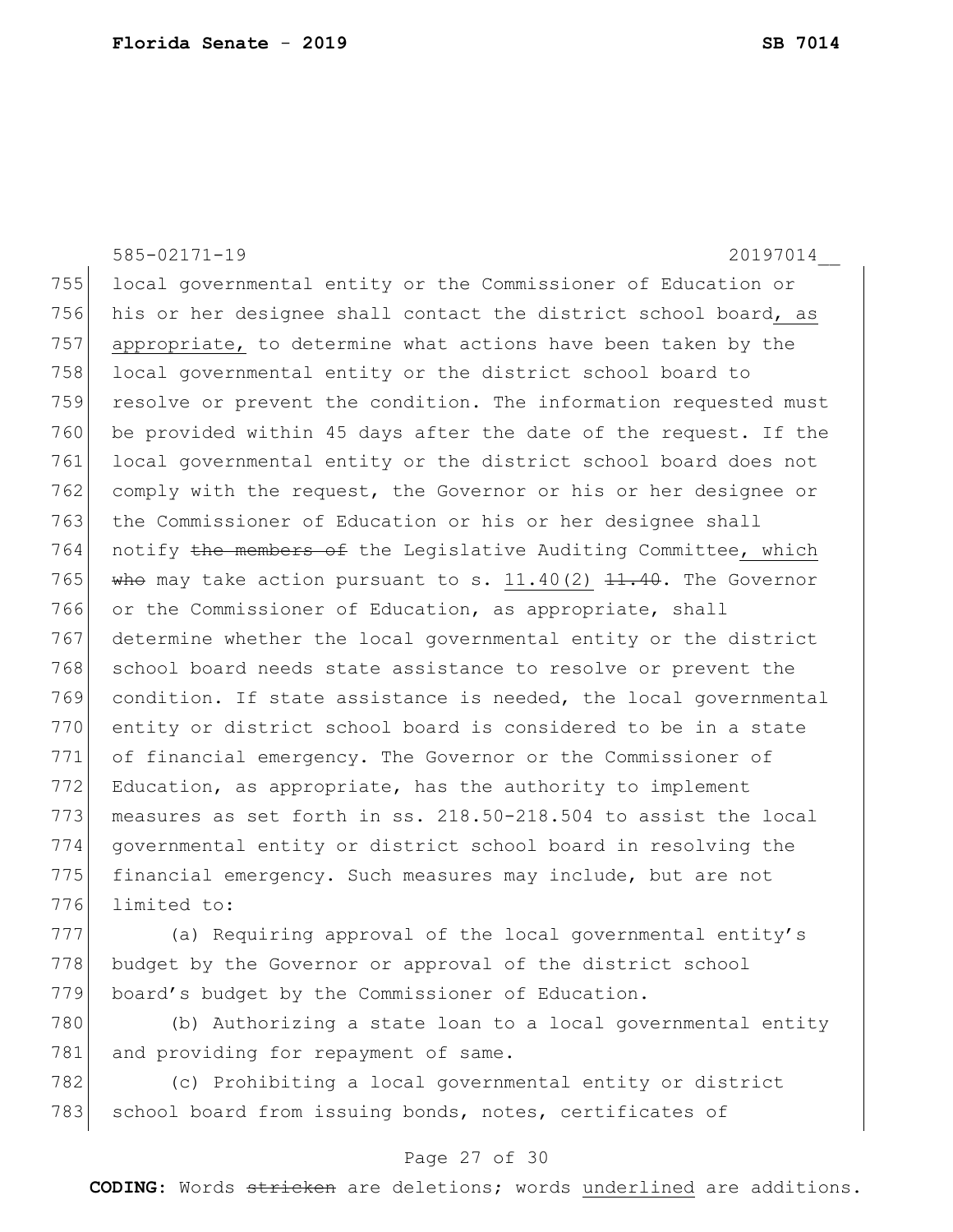808 needed.

585-02171-19 20197014\_\_ 784 indebtedness, or any other form of debt until such time as it is 785 no longer subject to this section. 786 (d) Making such inspections and reviews of records, 787 information, reports, and assets of the local governmental 788 entity or district school board as are needed. The appropriate 789 local officials shall cooperate in such inspections and reviews. 790 (e) Consulting with officials and auditors of the local 791 governmental entity or the district school board and the 792 appropriate state officials regarding any steps necessary to 793 bring the books of account, accounting systems, financial 794 procedures, and reports into compliance with state requirements. 795 (f) Providing technical assistance to the local 796 governmental entity or the district school board. 797 (g)1. Establishing a financial emergency board to oversee 798 the activities of the local governmental entity or the district 799 school board. If a financial emergency board is established for 800 a local governmental entity, the Governor shall appoint board 801 members and select a chair. If a financial emergency board is 802 established for a district school board, the State Board of 803 Education shall appoint board members and select a chair. The 804 financial emergency board shall adopt such rules as are 805 | necessary for conducting board business. The board may: 806 a. Make such reviews of records, reports, and assets of the 807 local governmental entity or the district school board as are

809 b. Consult with officials and auditors of the local 810 governmental entity or the district school board and the 811 appropriate state officials regarding any steps necessary to 812 bring the books of account, accounting systems, financial

## Page 28 of 30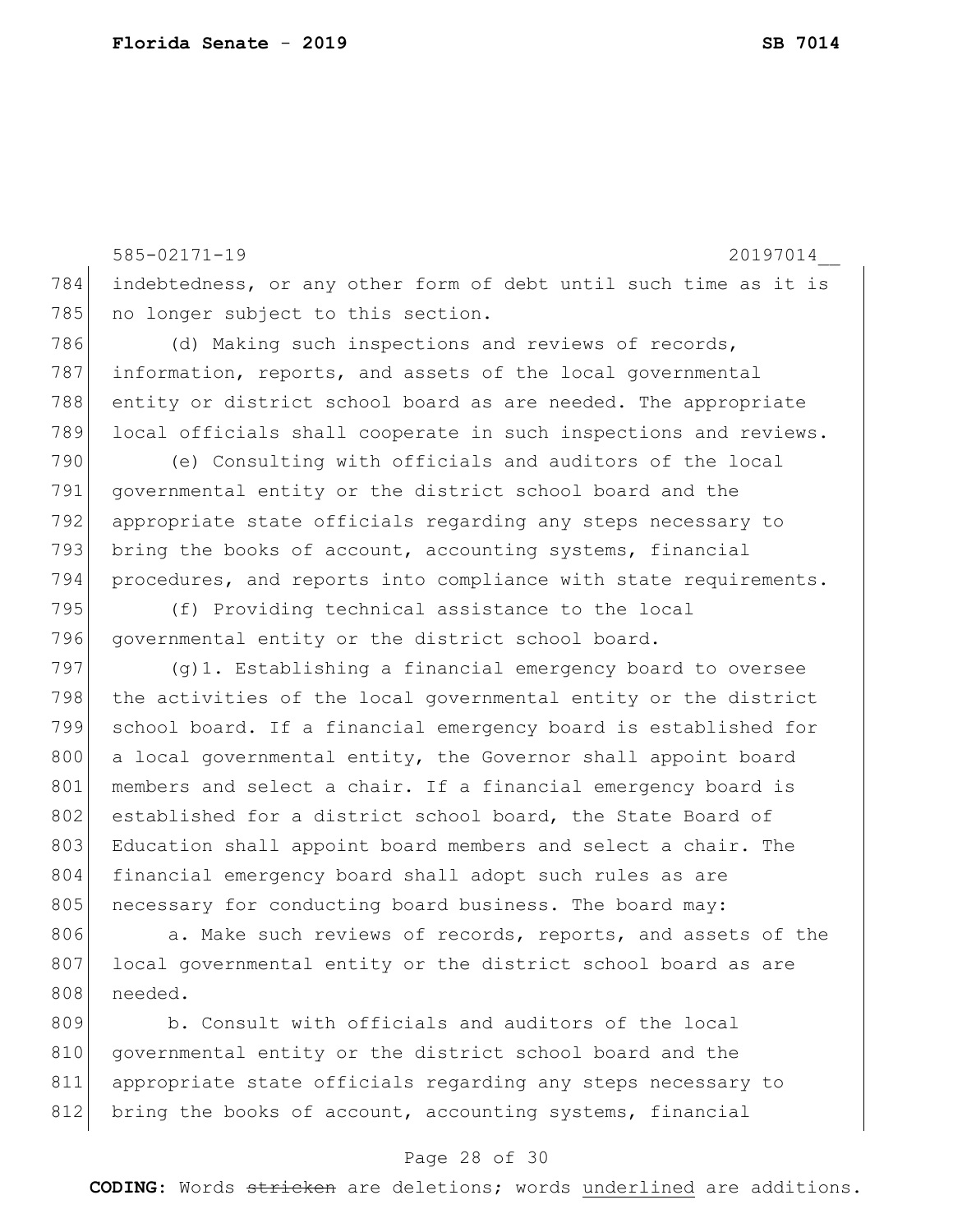585-02171-19 20197014\_\_ 813 procedures, and reports of the local governmental entity or the 814 district school board into compliance with state requirements. 815 c. Review the operations, management, efficiency, 816 productivity, and financing of functions and operations of the 817 local governmental entity or the district school board. 818 d. Consult with other governmental entities for the 819 consolidation of all administrative direction and support 820 services, including, but not limited to, services for asset 821 sales, economic and community development, building inspections, 822 parks and recreation, facilities management, engineering and 823 construction, insurance coverage, risk management, planning and 824 zoning, information systems, fleet management, and purchasing. 825 2. The recommendations and reports made by the financial 826 emergency board must be submitted to the Governor for local 827 | governmental entities or to the Commissioner of Education and 828 the State Board of Education for district school boards for 829 appropriate action. 830 (h) Requiring and approving a plan, to be prepared by 831 officials of the local governmental entity or the district 832 school board in consultation with the appropriate state 833 officials, prescribing actions that will cause the local 834 governmental entity or district school board to no longer be 835 subject to this section. The plan must include, but need not be 836 limited to:

837 1. Provision for payment in full of obligations outlined in 838 subsection  $(1)$ , designated as priority items, which are 839 currently due or will come due.

840 2. Establishment of priority budgeting or zero-based 841 budgeting in order to eliminate items that are not affordable.

## Page 29 of 30